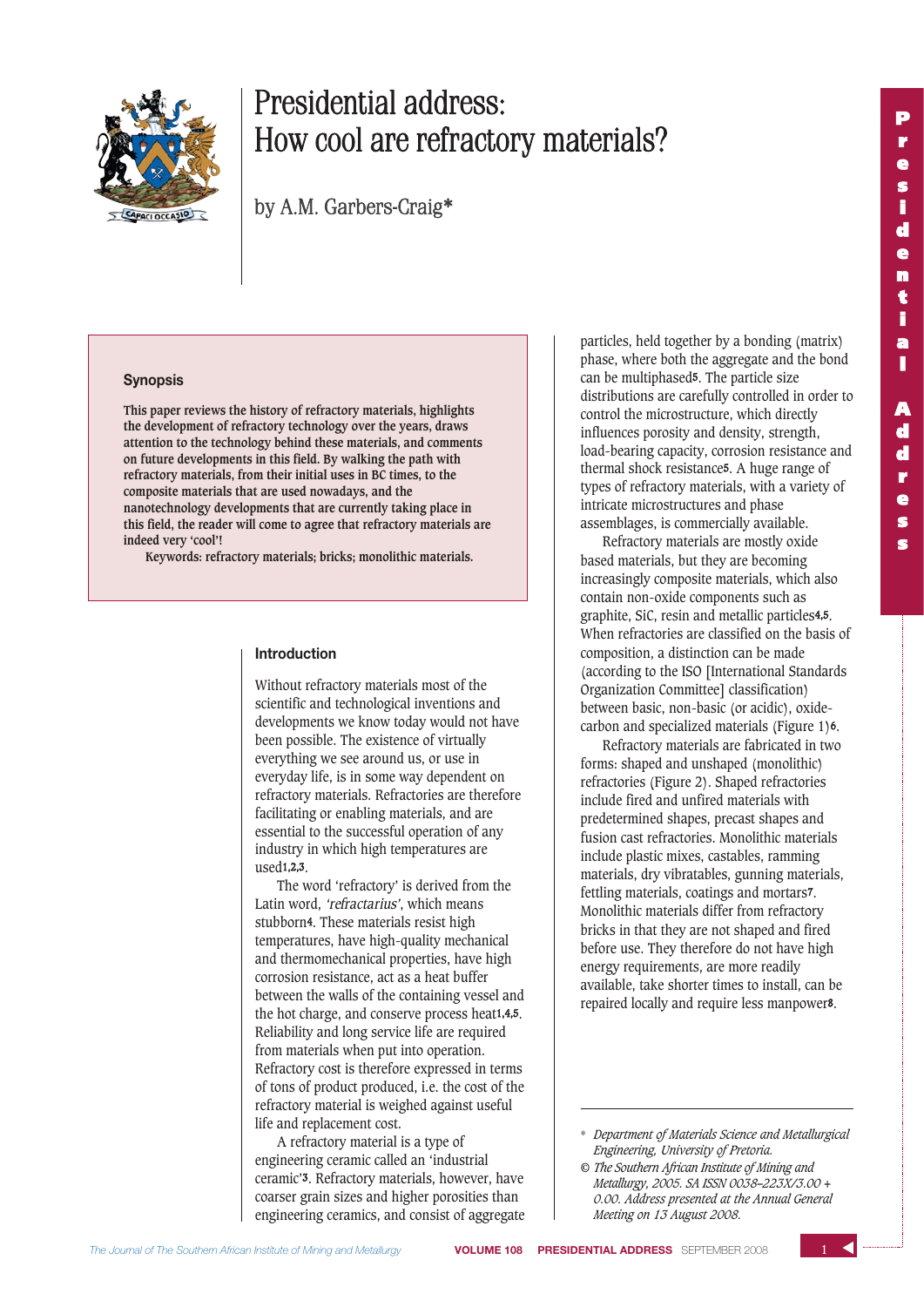

**Figure 1—Classification of refractory materials, based on composition, according to the ISO classification6**





**Figure 2—Shaped (i) and unshaped or monolithic (ii) refractory materials9**

The greatest user of refractory materials is the iron and steel industry (~70% of total use4,10), while other significant consumers are the cement and lime, ceramic, glass, chemical, nonferrous and foundry industries (Figure 3). Consequently, any developments in iron and steel production technology have knock-on effects on the refractories industry.

A significant trend in refractories technology is the increased use of monolithic materials, which accounts for more than half of the total production in many countries, due to their quicker and cheaper installation, and to properties that approach those of formed products (Figure 4)11,12. Monolithic materials have evolved over the years into a widely used class of refractory materials that offer performance and cost-effectiveness. Although refractory production in Japan has decreased over the period 1985–2004, the production of crude steel and monolithic refractories has remained fairly constant12. This is due to the

decrease in unit consumption of refractories from 12 to 10 kg/ton of steel over this period, as well as the continuous increase in the amount of imported refractories, as refractory production is increasingly being done in developing countries, using low-cost workforces13,14 (Figure 5). This trend has also been followed by the US and Brazil. Over this period there has, however, been an increase in the production of castables and gunning mixes, and a decrease in plastics and ramming mixtures.







**Figure 4—Trends in refractories technology and crude steel production in Japan, 1985–200412**



**Figure 5—Refractory consumption in steelmaking, 1970–200013**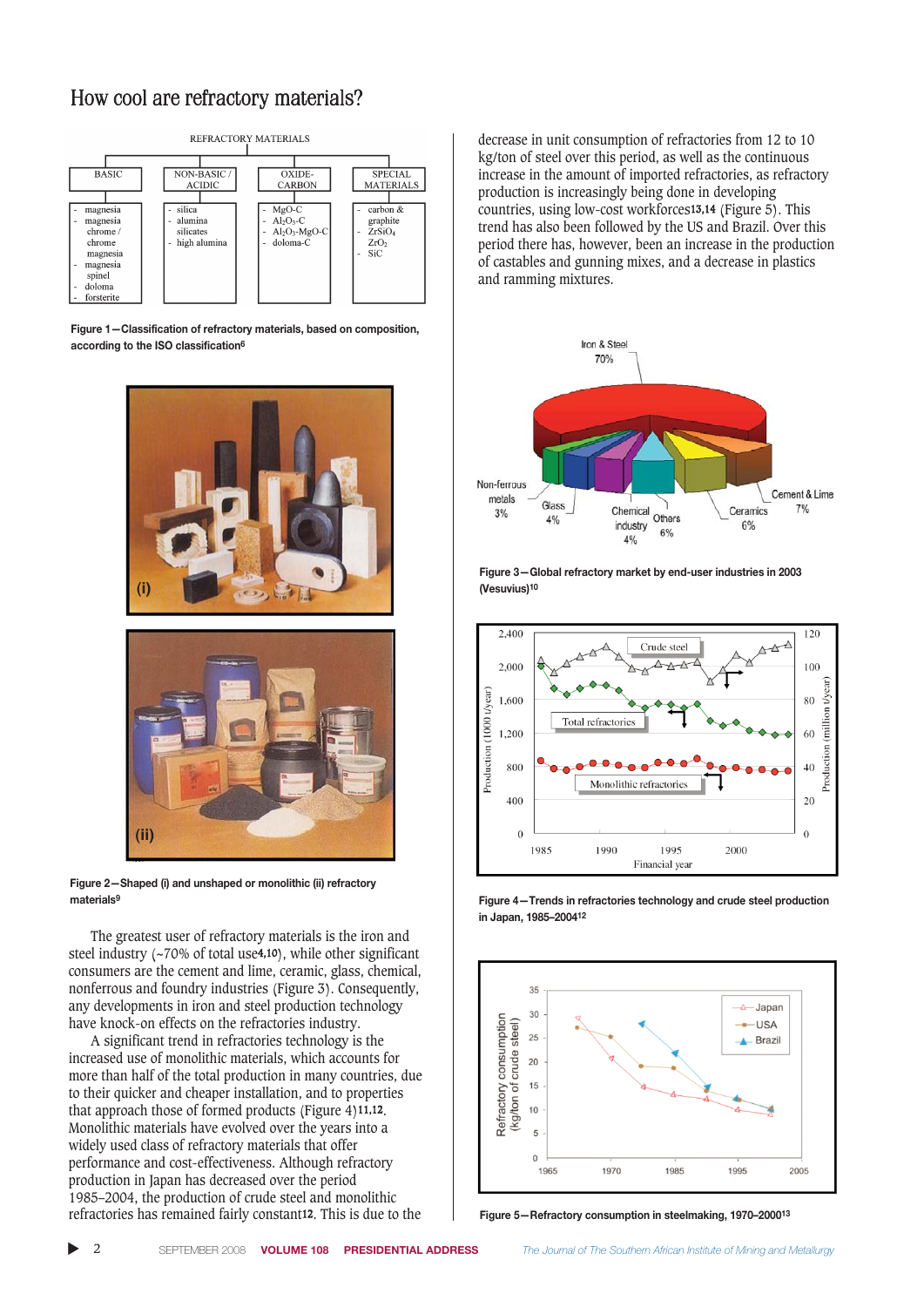### **Early years**

Where did it all begin? The technological advancement of man started with the possession of fire15. This is also when the history of refractory materials started. Humans realized that certain areas became impermeable to water after being in contact with fire. Bigger fireplaces were built, and refractory technology evolved. The earliest baking oven found was in China, and dates back to ~30 000 BC. Baking ovens were also common in the Middle East by 10 000 BC1. The earliest civilizations practised the art of pottery by forming and burning clay as long ago as ~6500 BC3. Archaeological evidence indicates that by 6000 BC the inhabitants of Western Asia already created vitrified clay hearths through pits dug in the earth to contain cooking fires16. Later people coated these hearths with wet clay to create a more heatresistant surface and to repair cracks and spalls. This practice represented the first application of plastic refractories, whereby a ceramic bond was created through the use of process heat, in a refractory material formed on site. Evidence also exists that the ancient Greeks and Romans used mortars and concretes in processes where heat was involved. Kilns have been used by mankind for thousands of years. A kiln found in Tepe Gawra (an ancient Mesopotamian settlement in northwestern Iraq) is believed to have had a permanent roof as early as 4500–4000 BC17.

Natural rocks quarried into brick-like shapes, clays and sands served as refractory materials for thousands of years, while ovens were wood fired1. Convective-draft and forceddraft furnace designs, which raised maximum temperatures to ~1100°C, were introduced around 4000 BC. By ~600AD porcelain was made in China at 1350°C. By ~1400 AD the earliest blast furnaces were operated in Europe at ~1500°C, fuelled mostly by charcoal. While iron could then be melted, treated and cast, stone and fireclay still served as refractory materials.

The earliest type of refractory material used in the US was mica schist or siliceous rock, which was used in iron furnaces or forges17. The first successful iron furnace was built in 1645 at Saugus, Massachusetts, using local stone. Stone was used for the building of furnaces and forges up to late in the nineteenth century because of the greater cost of firebrick. Even in 1968 stone was still used to line Bessemer converters.

### **Developments in refractory materials over the years**

In this section the developments in the refractories industry over the centuries are discussed in terms of different types of refractory materials. Specific emphasis is put on silica, alumina silicates, magnesia, MgO-C and magnesia-chrome materials, as well as conventional castables, low cement castables and ultra-low cement castables. Technological advances have in general led to increased tapping temperatures, longer holding times and greater turbulence in the melt, which resulted in demands for higher grade and more resistant refractory materials, and improvements in application methods.

### *Silica*

The first silica bricks are believed to have been made in ~1842 from Dinas rock in South Wales, a little later ganister was used, and lime-bonded silica brick before 1858 in England17. In the US the first silica bricks were manufactured around 1866, although a patent for the manufacture of limebonded silica brick was already granted in 185818. In 1957 silica was still the number one steel plant refractory, even though it was meeting severe competition from basic refractories, which have far higher melting points. The rise of the LD (Linz-Donawitz) or BOF (Basic Oxygen Furnace), which was first operated in 1952, resulted in the replacement of silica by basic refractories, resulting in dramatic drops in the production of silica bricks. Over the period 1947–1965 the production of silica bricks in the US dropped to a third, mainly owing to the obsolescence of the open-hearth furnace17.

Although silica bricks fulfilled their main purpose of withstanding high temperatures in the open-hearth furnace, they had some drawbacks: the bricks cracked and spalled when they were rapidly heated or cooled over low temperature ranges19. This is due to the fact that the raw material quartzite, which is used for the manufacture of silica bricks, undergoes various modifications with different densities and volume changes when heated. With increasing temperature α-quartz converts to β-quartz (stable to 870°C), which then converts to  $\alpha$ -, β- and β'- tridymite (stable from 870°C to 1470°C) and then to  $\alpha$ - and β-cristobalite (stable from 1470°C to 1723°C, the melting point)1. These crystalline phases, as well as vitreous silica, all have extended temperature ranges over which they are metastable, as they all under cool. Inversions between  $\alpha$ - to β-quartz or  $\alpha$ - to βcristobalite, which are associated with slight modifications in structure, are rapid, whereas the quartz to tridymite inversion is sluggish as it involves a major change in crystalline structure.

The rapid high-low cristobalite  $(\Delta V \sim 1.8\%)$ , high-low quartz transitions (ΔV~1%) and high quartz-high tridymite transitions ( $\Delta V \sim 13\%$ ) are in the disruptive range<sup>1</sup>. Due to the large volume change that occurs with cristobalite inversion, furnaces that are lined with silica bricks must be heated or cooled with extreme care in the temperature range where this inversion takes place, i.e. under 600°C (Figure 6). As the high temperature forms very low coefficients of expansion, silica bricks has almost zero expansion above 600°C. The



**Figure 6—Percentage linear thermal expansion of polymorphic forms of silica minerals, magnesia and alumina as a function of temperature20**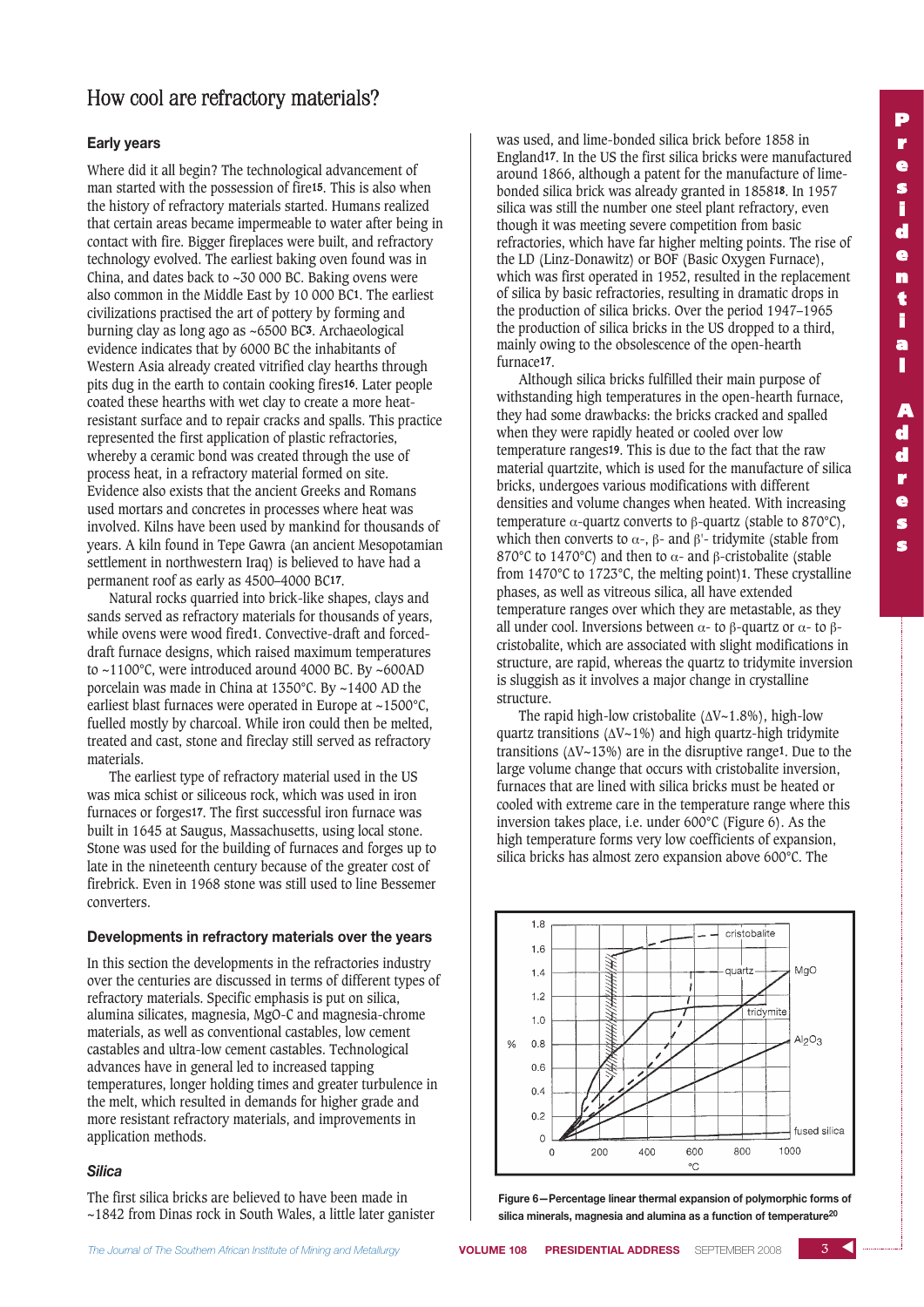large expansion of  $SiO<sub>2</sub>$  brick below 400 $^{\circ}$ C makes it unsuitable for use in the temperature range between room temperature and 600°C. A fired silica brick typically consists of tridymite, cristobalite, some residual quartz, as well as small amounts of pseudowollastonite  $(CaSiO<sub>3</sub>)$  (which forms due to the addition of CaO as sintering agent and binder), and a glassy phase (the amount of which depends on impurity components such as alkali oxides and alumina)17. Silica bricks have high load-bearing capacity at high temperatures and therefore have been used widely in openhearth furnaces, glass tanks, kilns and coke ovens<sup>3</sup>. Silica bricks are currently mainly used in by-product coke oven batteries and glass-melting furnaces.

### *Alumina-silicate and alumina materials*

Alumino-silicate materials include fireclay (prepared from clay minerals, 25-45% Al2O3, Figure 7), sillimanite, kyanite, andalusite (prepared from alumina silicate anhydrates, 45- 65%  $Al_2O_3$ , Figure 8), mullite (65-75%  $Al_2O_3$ ), bauxite (mixture of alumina hydrates,  $75-90\%$  Al<sub>2</sub>O<sub>3</sub>) and corundum (90-100%  $Al_2O_3$ ) based materials<sup>18</sup>. Clay minerals are hydrous alumino-silicates with a layer structure, and develop plasticity when mixed with water3. Bricks are rarely made from only one raw clay, but the desired properties are generally obtained by the use of grog, or by the blending of one clay with another18.

Sillimanite, kyanite and andalusite are chemically identical  $(Al_2O_3.SiO_2)$ , but with different crystal structures<sup>18</sup>. The end-product when heating these refractories is mullite  $(3Al<sub>2</sub>O<sub>3</sub>·2SiO<sub>2</sub>)$ , cristobalite with some of the silica being present as a glass (Figure 9). These materials have a higher mullite content than the fireclay materials. The production of bricks from these minerals does not present specific obstacles. Mullite does not occur in nature as a material that can be mined, but is synthesized by heating alumina and clay to a high temperature. Sintered and fused mullite are available<sup>18</sup>. Alumina occurs mostly as  $α$ -Al<sub>2</sub>O<sub>3</sub> (rhombohedral),  $\gamma$ -Al<sub>2</sub>O<sub>3</sub> (cubic),  $\beta$ -Al<sub>2</sub>O<sub>3</sub> (appears to be formed where  $Na<sub>2</sub>O$ ,  $K<sub>2</sub>O$  or CaO is present and may therefore rather be an aluminate)18. Refractory alumina is mostly produced from bauxite.

The depletion of conveniently located natural stone led to the production of hand-moulded fireclay bricks21. With the onset of the industrial age the production of bricks in mechanical presses started, while fairly high quality bricks were produced in downdraft kilns in the late 1800s18. The earliest direct reference to the manufacture of firebrick from US clay was in 179317. The early kaolin bricks were prepared by a method of double burning, whereby mullite  $(3Al<sub>2</sub>O<sub>3</sub>·2SiO<sub>2</sub>)$ , cristobalite and a glassy phase (which contained the impurity phases) formed17. From the early use of natural stone, and the use of clays and sand in ramming mixes it became clear that the chemical analysis of the natural material was of importance, as it was linked to its refractoriness21. For example, lighter coloured raw materials indicated lower concentrations of iron, and in general higher refractoriness. The modern era of the alumina silica brick started after the first publications of phase equilibrium diagrams after ~1920, when scientific principles guided the development of fireclay brick, rather than trial and error18. Sillimanite was once cut into blocks and used in glass tank furnaces without prefiring, but then it was realized that it is more economical to crush and grade it and make bricks,

mostly with a clay bond. The first bauxite deposits were discovered in the US during 188817. Word War II marked the development of bauxite-based materials in North America as an alternative to basic refractories that were all of a sudden not available from Europe any more21. The development of the Bayer process for the manufacture of aluminium also led to the manufacture of calcined and tabular alumina (Figure 9), and subsequently a new line of alumina brick. In the late 1970s and early 1980s alumina-silica brick consumption peaked and started to decline owing to the developments in refractory concretes or castables. Alcoa developed the procedure whereby 'tabular alumina' is produced by firing small spheres of calcined alumina at ~2000°C, followed by crushing, whereby coarse crystalline  $\alpha$ -alumina of very high density is produced18. In 1920 alumina-silica refractories were already prepared by fusion and casting17.



**Figure 7—EBI of the typical microstructure of a porous fireclay brick. A=SiO2; B=mixture of SiO2 and mullite; C=SiO2-Al2O3-(K,Na)2O-based bonding phase**



**Figure 8—EBI of the typical microstructure of fired andalusite. A=(K,Na)2O-CaO-iron oxide-rich glass; B=mullitised andalusite; C=andalusite fine**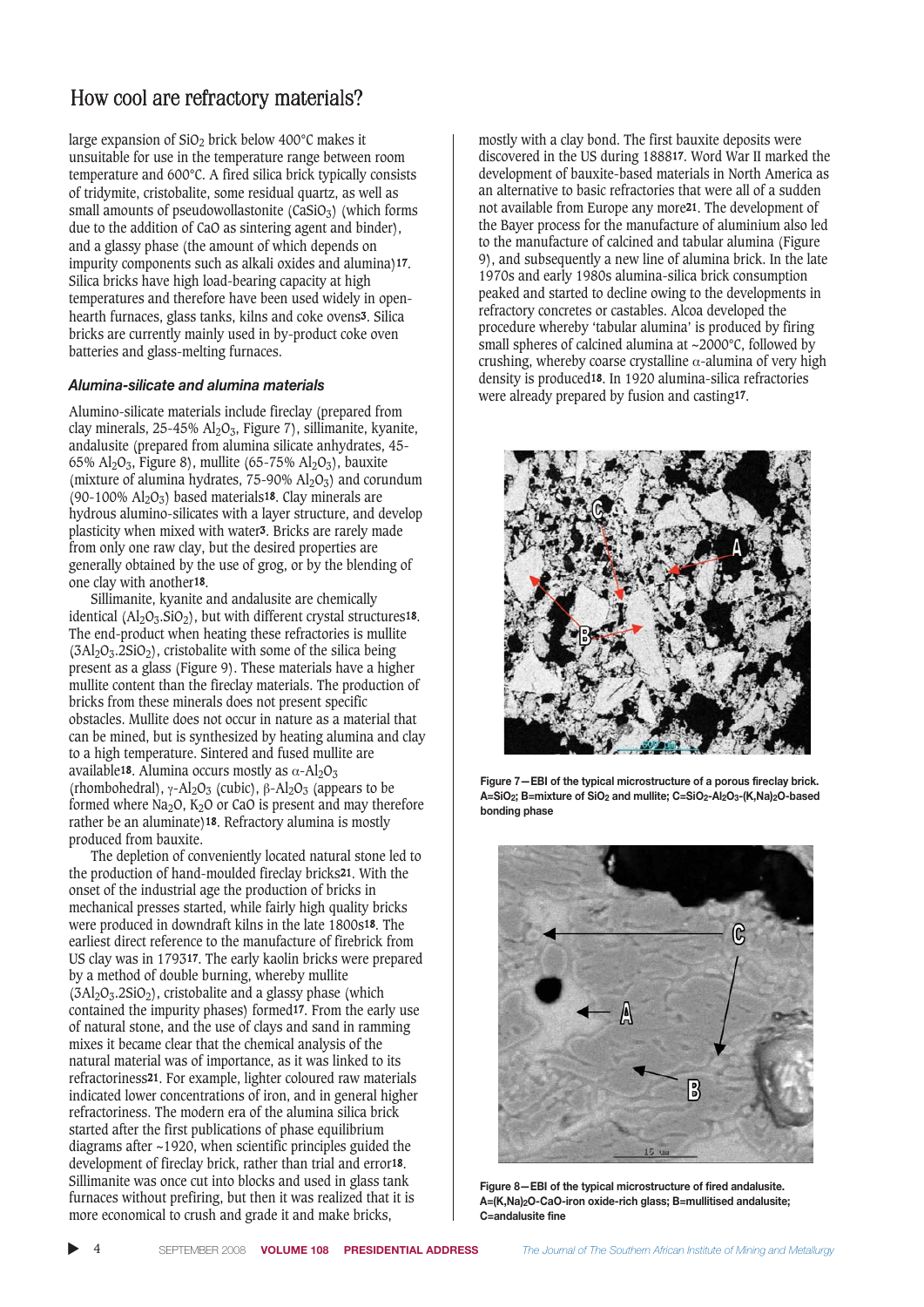

**Figure 9—EBIs of typical microstructures of (i) a 80% alumina brick5 that contains calcined bauxite grains (A) and (ii) tabular alumina grains**

### *Insulating materials*

Asbestos has been used as fire-resistant cloth in Siberia as far back as the thirteenth century18. One of the breakthroughs in refractory development, however, came in the mid-1920s with the production of insulating firebrick17. Today commonly used insulating materials include perlite (an amorphous volcanic glass with high water content), diatomite or kieselguhr (small aquatic plant skeletons with silica as the main component), vermiculite  $(Mg,Fe^{++},Al)_3(Al,Si)_4O_{10}(OH)_2.4(H_2O)$ , which on heating exfoliates, i.e. bursts into a large number of thin flakes that are separated by air spaces), anorthite  $(CaO.AI<sub>2</sub>O<sub>3</sub>, 2SiO<sub>2</sub>)$ , clay, silica, mullite, high alumina (e.g. bubble alumina) and ceramic fibre materials20.

Ceramic fibre materials contain inorganic, non-metallic fibres, which could be either glassy or polycrystalline20. They therefore contribute to energy savings in high temperature applications. The ceramic fibres are usually  $Al_2O_3-SiO_2$  and  $Al_2O_3$ -ZrO<sub>2</sub>-SiO<sub>2</sub> based, while the glass fibres (also referred to as alkaline earth silicate fibres) contain CaO, MgO,  $Al_2O_3$ and  $SiO<sub>2</sub>$  in various amounts.

Insulating materials are characterized by low thermal conductivity with good thermal shock resistance (due to their low porosities), low stored heat, resulting in decreased energy consumption, and shorter cycle times for furnaces that are operated intermittently20. They also have low strength and abrasion resistance, and low corrosion resistance. For insulating firebrick the porosity is normally

created by adding combustible material (such as sawdust) to the raw material mixture3. On firing the sawdust burns out, and leaves a large fraction of interconnected pores within the material. Shaped heat-insulating materials have total porosities of ≥45% by volume according to DIN EN 1094-220.

### *Magnesia*

Unfortunately the nomenclature of MgO-based refractories is imprecise: the term 'magnesite' does not refer only to magnesium carbonate ( $MgCO<sub>3</sub>$ ), but also to the fired carbonate22. The same name is therefore used for both the carbonate and the oxide. The situation was confused even further by using the term 'magnesite' for synthetic magnesias extracted from brines or sea water through the precipitation of  $Mg(OH)_{2}$ . The term 'periclase' is in general reserved to describe crystalline MgO. Magnesium oxide raw materials and products are, however, interchangeably referred to as MgO (chemical formula), magnesia (chemical name), periclase (mineral name) and magnesite (mineral name for  $MgCO<sub>3</sub>$ )23.

Magnesite products were produced for over a hundred years from breunnerite minerals (solid solution of  $MgCO<sub>3</sub>$ ) and FeCO<sub>3</sub>, yielding  $4-8\%$  Fe<sub>2</sub>O<sub>3</sub> in the dead-burned product)18. As a lining material for steelmaking furnaces MgO was already suggested in Europe as early as 1860, but it came into regular use only in 188017. In that year the first refractory magnesite was mined at Veitsch, Austria. From 1888 the use of magnesite increased rapidly as the advantages of the basic steelmaking process over the acid process became evident. The earliest reference to chemically bonded basic refractory was made in 1905, referring to sodium silicate and calcium chloride22. 1935–1941 saw the patenting of chemically bonded bricks, which included sulphate, sodium silicate sulphite lye and small additions of clay or bentonite. In 1941 a patent was published describing a process during which U-shaped steel sheets were placed in the press mould whereby the resultant brick was encased in steel on four sides. When heated the plates (usually mild steel) slowly oxidized, thus expanding and reacting with the periclase to form magnesioferrite, which encouraged the intergrowth of periclase across the original brick surface, producing a near monolithic structure. The production of basic refractories over the period 1947–1965 increased sixfold in the US, due largely to their use in the basic oxygen converter and the growth of high-grade plastics and castables17.

A small sea water plant already existed in France as early as ~1890, but sea water magnesia was produced in the US only by 1931, by the California Chemical Company. Production of magnesite from brines, bitterns and sea water grew rapidly during the 1940s, and by 1973 large portions of refractory magnesia used in the UK, US and Japan came from sea water magnesia plants18. Direct-bonded basic brick with low impurity content has been made since the late 1950s, as were basic fusion-cast blocks. During the early 1960s it became clear that qualities of higher purity and density were required. This was achieved by dead-burning (made 'unreactive', i.e. without tendency to hydrate, carbonize or shrink) in a rotary kiln at temperatures above 1800°C, whereby  $B_2O_3$  is volatilized and high-density large grains are produced18.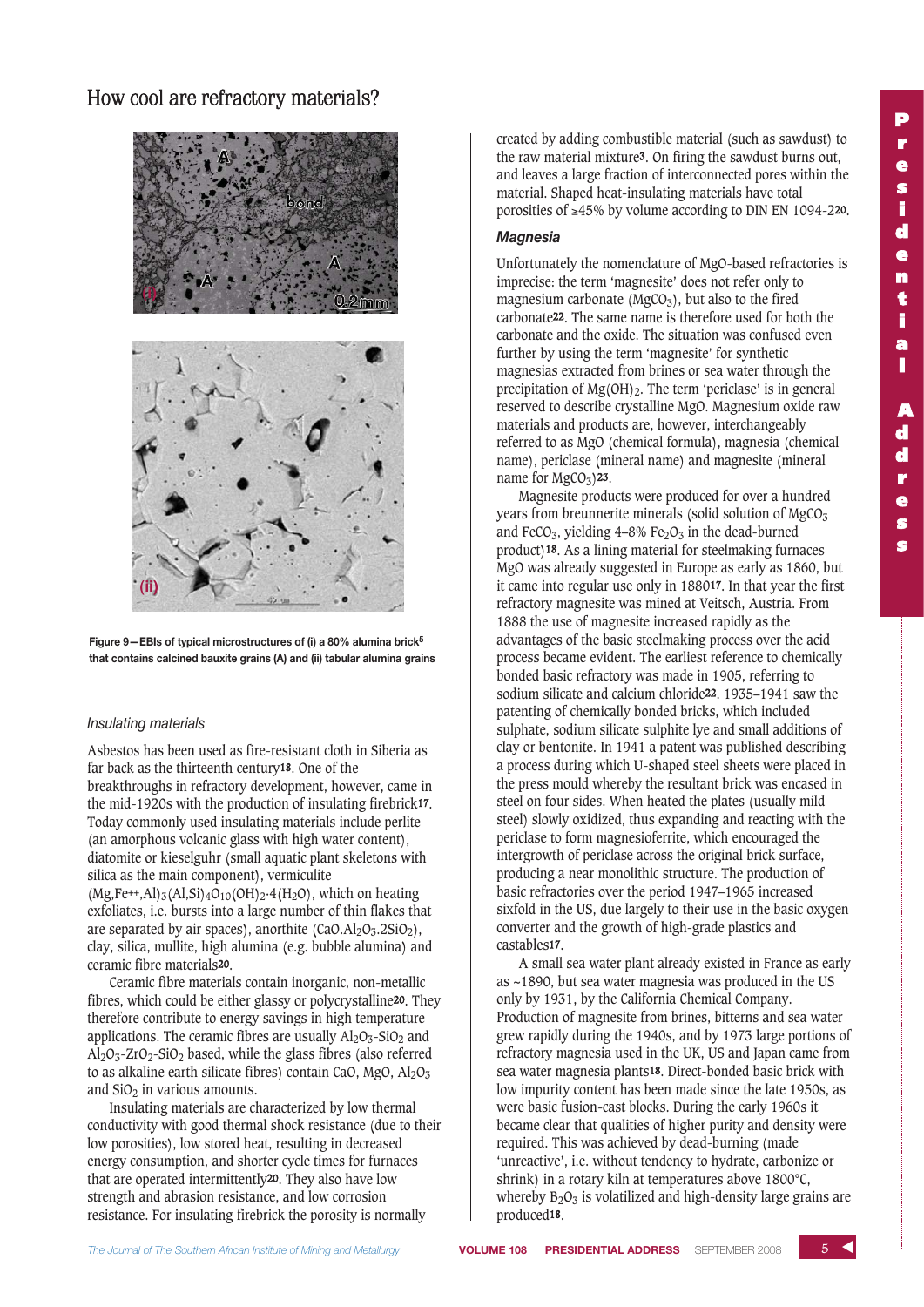

**Figure 10—EBI of a forsterite-bonded MgO brick. A=MgO; B=monticellite (CaMgSiO4); C=forsterite (Mg2SiO4)**

The greatest quantity of magnesia refractories is used in the steel industry23. The types and amounts of these materials have changed over the years as steelmaking technology has developed. The major application of magnesia refractories in the 1950s and 1960s was in open-hearth furnaces.

The properties of burned periclase or magnesite brick may vary widely depending on its  $CaO/SiO<sub>2</sub>$  ratio, the amount of impurities such as  $Fe<sub>2</sub>O<sub>3</sub>$ , Al<sub>2</sub>O<sub>3</sub> or B<sub>2</sub>O<sub>3</sub>, and the temperature to which the brick was fired24. Magnesia bricks based on sintered magnesia usually contain either a forsterite or dicalcium silicate bond to obtain a high hot strength (Figure 10)20.

The main reasons for the success of magnesite are its high melting point (2800°C) as well as excellent resistance to attack by iron oxide through solid solution phase formation (Figure 1125) and high-lime fluxes18. Its principal limitations are its high thermal expansion (Figure 6), which makes the production of bricks with high thermal shock resistance

difficult, and their tendency to shrink when exposed to high temperatures for long periods of time22.

### *Oxide-carbon refractory composites (with emphasis on magnesia-carbon)*

The corrosion resistance of a refractory material that consists only of oxides can be improved by reducing its porosity, i.e. increasing its density26. However, when the porosity becomes too low, the thermal shock resistance of the refractory is also low. The design of a refractory material that has a high thermal shock resistance as well as excellent corrosion resistance is therefore a matter of a delicate balance. Adding carbon to the oxide-based material solves the problem, as carbon has low thermal expansion and high thermal conductivity (thereby forming a material with high thermal shock resistance) and is not wettable by slags (thereby increasing the corrosion resistance of the oxidebased material) (Figure 12)24.

C-bonded bricks are primarily used in the steel industry5. Carbon, as a bonding phase and as graphite flakes, is added to basic bricks, alumina, zirconia and silica. Either a carbon bond (derived from the pyrolysis of pitch ore resin) or a ceramic bond (derived from clay, or metallic or ceramic additives) is used to bond the oxide and graphite in the oxide-graphite refractories. High graphite levels are used to maximize thermal conductivity, whereby the use of water cooling systems are facilitated. Oxide-graphite refractories may contain from 4–30 wt% natural graphite as well as carbon from the pitch or phenolic resin binder.

Historically pitch-containing basic refractories have been used in basic Bessemers since the late 1800s24. The first refractory materials were pressed from dead-burned doloma and pitch or tar, because of the low softening points of these binders. The development of the BOF in the late 1950s and early 1960s introduced pitch-bonded doloma, dolomamagnesia, magnesia-doloma and magnesia brick23. In the late 1960s high-strength pitch-impregnated, burned magnesia bricks were developed, as well as magnesia and doloma gunning materials for maintenance. By 1970 the pitch-containing refractories in the large top-blown BOF



**Figure 11—1650°C isothermal sections through the SiO2-MgO-iron oxide system in contact with metallic iron (a) and in air (b)25**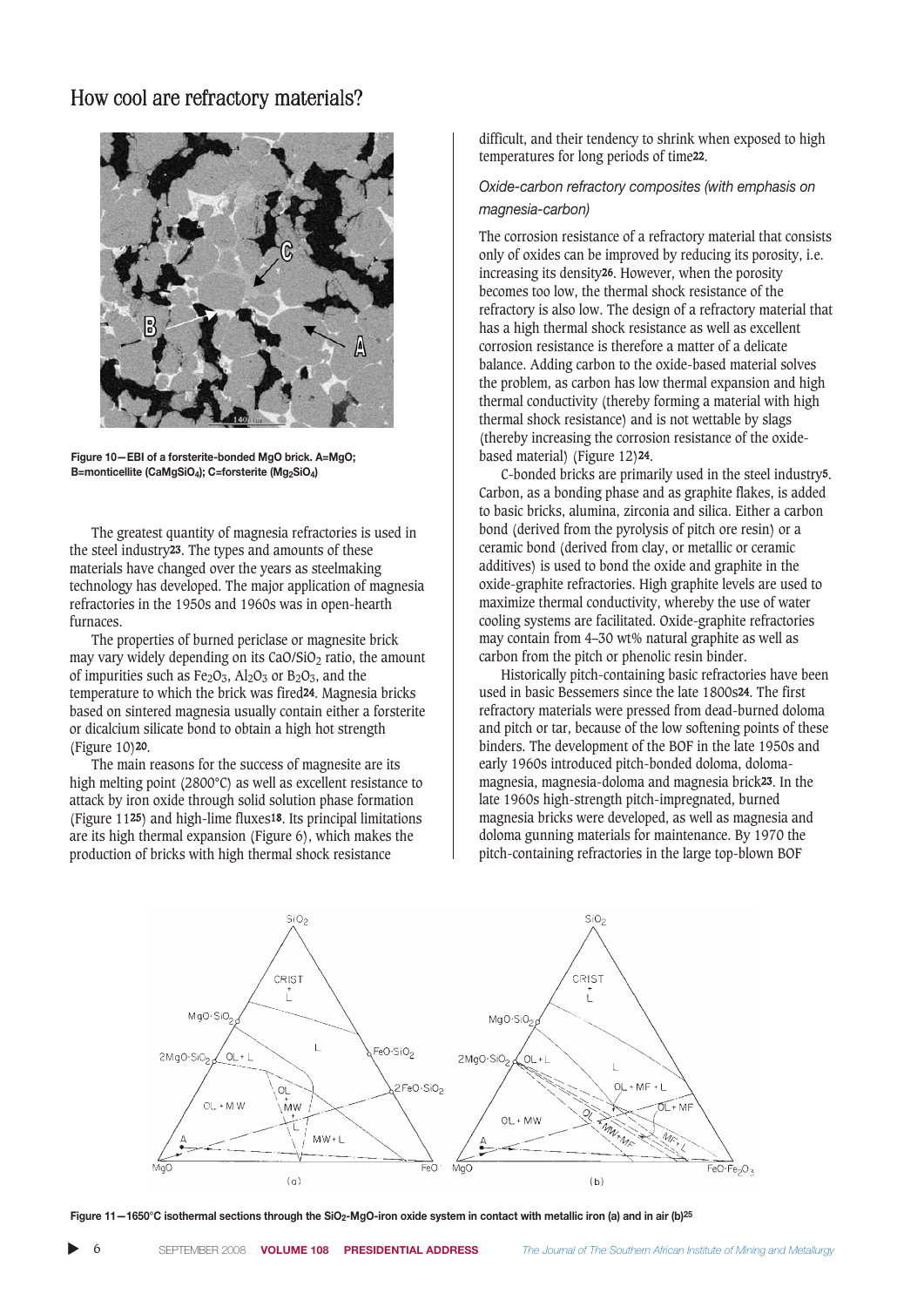furnaces in the US were made from a variety of basic refractory raw materials bonded or impregnated with hightemperature pitches. All the refractory raw materials used came from the MgO-CaO system, as these raw materials are most resistant to BOF slags24. These included periclase and doloma, although the low hydration resistance of doloma imposed limitations on the use of this brick. The pitches used were by-products from the distillation of bituminous coal, with low volatile content for limited fuming during manufacturing, and high precipitate for a maximum possible amount of carbon in the brick. By 1970 pitch-bonded, tempered and burned-impregnated bricks were manufactured for the BOF. Tempering was mostly done at temperatures between 200°C and 300°C in muffle-type furnaces. During tempering pitch migrates through the brick to impregnate most of the intergranular and intragranular porosity, and coats the surfaces of the grains, thereby improving the lowtemperature hot strength and hydration resistance of doloma brick.

Pitch-impregnated bricks are produced by forcing pitch into the open pores of a burned brick, by simply dipping the brick into liquid pitch or through a vacuum-pressure system, which accelerates the rate at which pitch is forced into the brick. Fractional distillation of the pitch during service results in the deposition of residual carbon in the pores of the brick, which graphitizes to some degree during heat-up of the BOF.

The Japanese introduced resin-bonded magnesia-carbon bricks for hot spots in the EAF in the mid-1970s, with graphite becoming the main carbon ingredient in these bricks23. This type of brick was also introduced to the BOFs in the early 1980s, which consequently almost doubled steelmaking refractory life. It was found that carbon addition reduces slag penetration (thereby increasing corrosion resistance), reduces the elastic modulus and increases thermal conductivity (thereby increasing thermal shock



**Figure 12—Illustration of wetting of a brick to which carbon was not added (i), and to which carbon was added (ii)24**



**Figure 13—The effect of graphite on MgO materials27**



**Figure 14—EBI of the typical microstructure of a MgO-C brick which contains Al and Si as antioxidants. A=MgO; B=aluminium; C=silicon; D=merwinite (Ca3MgSi2O8)**

resistance) (Figure 13)27. A period of further developments in and experimentation with zoning of magnesia-carbonbased bricks started.

The addition of carbon to oxide-based materials led to the question of how carbon can be protected from oxidation. This has been addressed by adding non-oxides such as metal, alloy and carbide particles to the refractory mixture, where they perform a self-repairing function. These non-oxides include Al, Si, Al-Si, Al-Mg alloy, SiC, B<sub>4</sub>C and Si<sub>3</sub>N<sub>4</sub>, and are called antioxidants26 (Figure 14). These antioxidants preferentially react with air, form refractory phases on oxidation and further densify the refractory. The carbides also deposit free carbon in the refractory. Limitations on the use of Al as antioxidant include the tendency of  $Al_4C_3$  to hydrate, and the fact that it cannot be added to an MgO-C monolithic material since Al particles readily react with  $H_2O$ of the binder28. Alternative antioxidants to Al in MgO-C include  $\text{Al}_4\text{O}_4\text{C}$ ,  $\text{Al}_2\text{O}\text{C}$ ,  $\text{Al}_8\text{B}_4\text{C}_7$  and  $\text{Al}_4\text{SiC}_4$ . R&D on antioxidants is continuing. Binding resins that contain antioxidants attached to its polymeric chain in the form of complexation cations have also been investigated29.

### *Chrome-containing refractories*

#### *Magnesia-chrome and chrome-magnesite*

The first documented evidence of experimentation with chrome ore as a refractory material was in 1879 in the openhearth furnaces at Terre-Noire, France30. Chrome ore was used on a larger scale in the furnaces of Petersburg-Alexandrofky Steelworks in 1880, when crushed chrome ore was mixed with tar and used as a partitioning agent between calcined dolomite and silica bricks in the hearths of openhearth furnaces18,30. By 1886 blocks of chrome ore, laid in a mortar of chrome ore fines and lime, were used at a number of European open-hearth plants to line walls and hearths, while a mixture of chrome ore and tar was used as taphole materials. In the late 1880s chrome ore as a hearth material for open-hearth furnaces was replaced by magnesite. The first recorded use of chrome bricks in England was in 1886,

 $7<sub>2</sub>$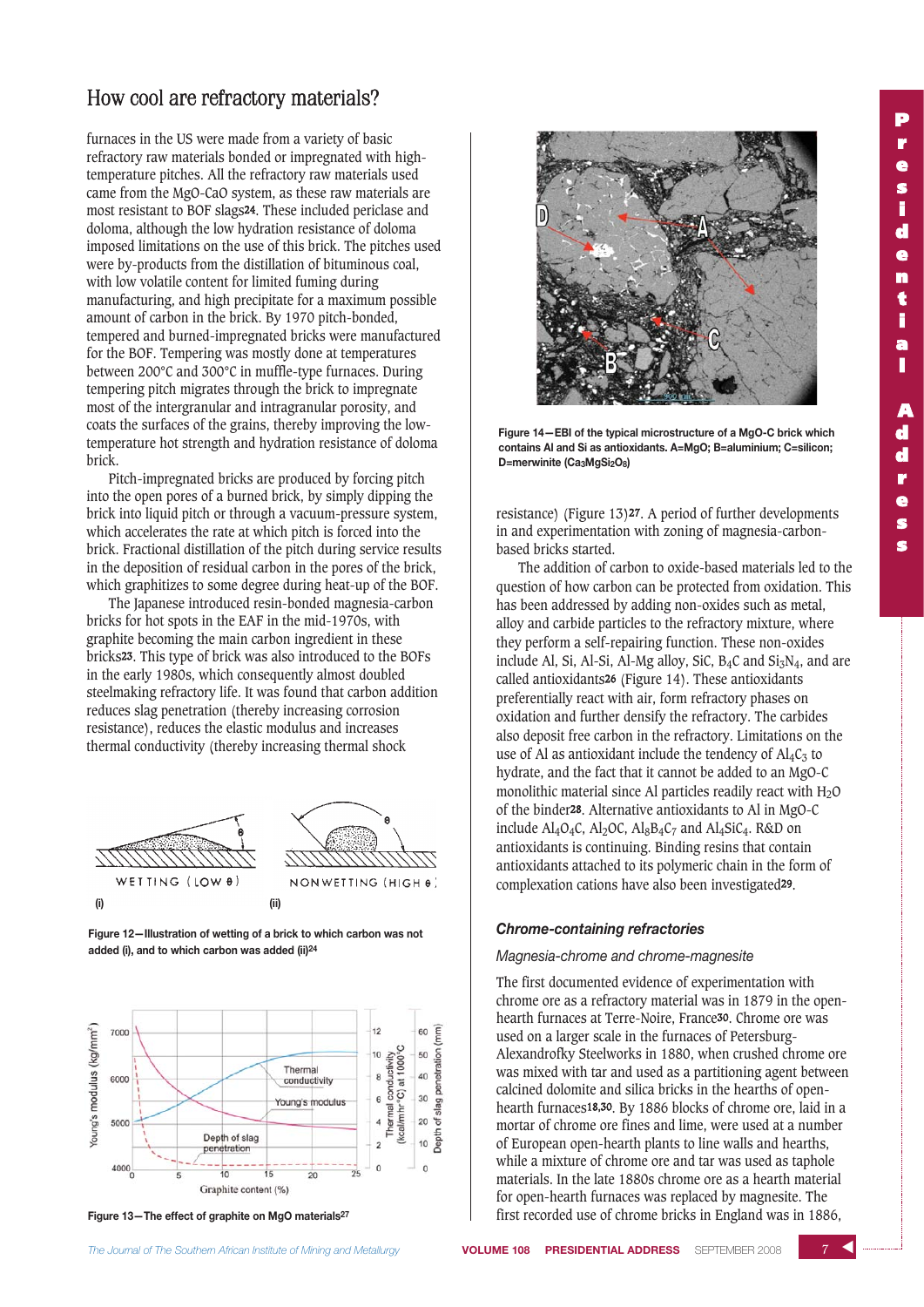while the use of chrome ore as a refractory material began in the US in ~189630.

Chrome-magnesite refractories date from the early 1930s, when these developed simultaneously in Germany, Great Britain and the US31. The use of chromite as a neutral refractory was limited to low temperatures as it tended to soften and collapse under load and was sensitive to thermal shock. Silicate-bonded magnesia bricks, on the other hand, have high thermal expansion coefficients and poor thermal spalling resistance5. By developing this composite material, a brick of superior high temperature strength and resistance to deformation with improved thermal shock and spalling resistance was produced<sup>31</sup>. By  $\sim$ 1935 the production of both fired and chemically bonded (sodium silicate, sodium bisulphate, sulphuric acid) MgO-chrome refractories was established22. Compositions with a bias to chrome-magnesite were favoured, with main uses in the back and front walls of open-hearth furnaces. These materials were relatively volume stable at high temperatures and insensitive to thermal shock. Though chemically basic, and therefore resistant to basic slags (e.g. in the open hearth), they could tolerate direct contact with silica. Steelmakers realized that these bricks offered the possibility of increasing production rates by increasing roof temperatures to above 1650°C, which is the limit of silica bricks. Basic roofs were first tested in Germany and Austria in ~1933, and used throughout World War II. After World War II the push for steel production from existing open-hearth furnaces pushed the silica bricks in the roofs to beyond their capabilities32. The introduction of oxygen into open-hearth furnaces also increased operating temperatures to the extent that silica could no longer compete with magnesite-chrome refractories. After 1960 the need for a low silica content in the magnesia-chrome brick became apparent. The addition of magnesite fines to chromite resulted in a product that was superior to chromite and magnesite refractories, as the addition of magnesite converted low melting magnesium silicates to fosterite (Mg2SiO4) (Figure 15)25.

Chrome ore consists mainly of the mixed spinel





**Figure 15—Solidus projection of the SiO2-MgO-Cr2O3 phase diagram which explains why the addition of MgO to chromite increases the solidus temperature (and therefore refractoriness) of the MgO-chrome brick25**

 $(Mg.Fe<sup>2+</sup>)O.(Cr.AI.Fe<sup>3+</sup>)<sub>2</sub>O<sub>3</sub>$ , and have high melting points, in excess of 1800°C18,22. Although the iron in the chrome ore can exist in both divalent and trivalent states, FeO is the common form. A major manufacturing problem of composite basic refractories in the 1930s was the large firing expansions, which gave products high porosity and low mechanical strength22. It turned out that susceptible chrome ores in composite bricks could be oxidized during the early stages of firing and reduced at a later stage in the firing cycle. In these spinels the divalent cations  $Mg^2$  and  $Fe^2$  form a magnesium spinel and a sesquioxide solid solution  $(Fe, Al, Cr)_{2}O_{3}$  during oxidation. Subsequent reduction converts the  $Fe<sub>2</sub>O<sub>3</sub>$  to FeO, giving solid solution effects, which result in large increases in volume. Bricks that are friable and porous consequently form. High  $Al_2O_3$  content was found to reduce the susceptibility of ores to oxidation (Figure 16)33.



**Figure 16—Isothermal sections through the system iron oxide-Al2O3-Cr2O3 in air at (a) 1250°C and (b) 1500°C33**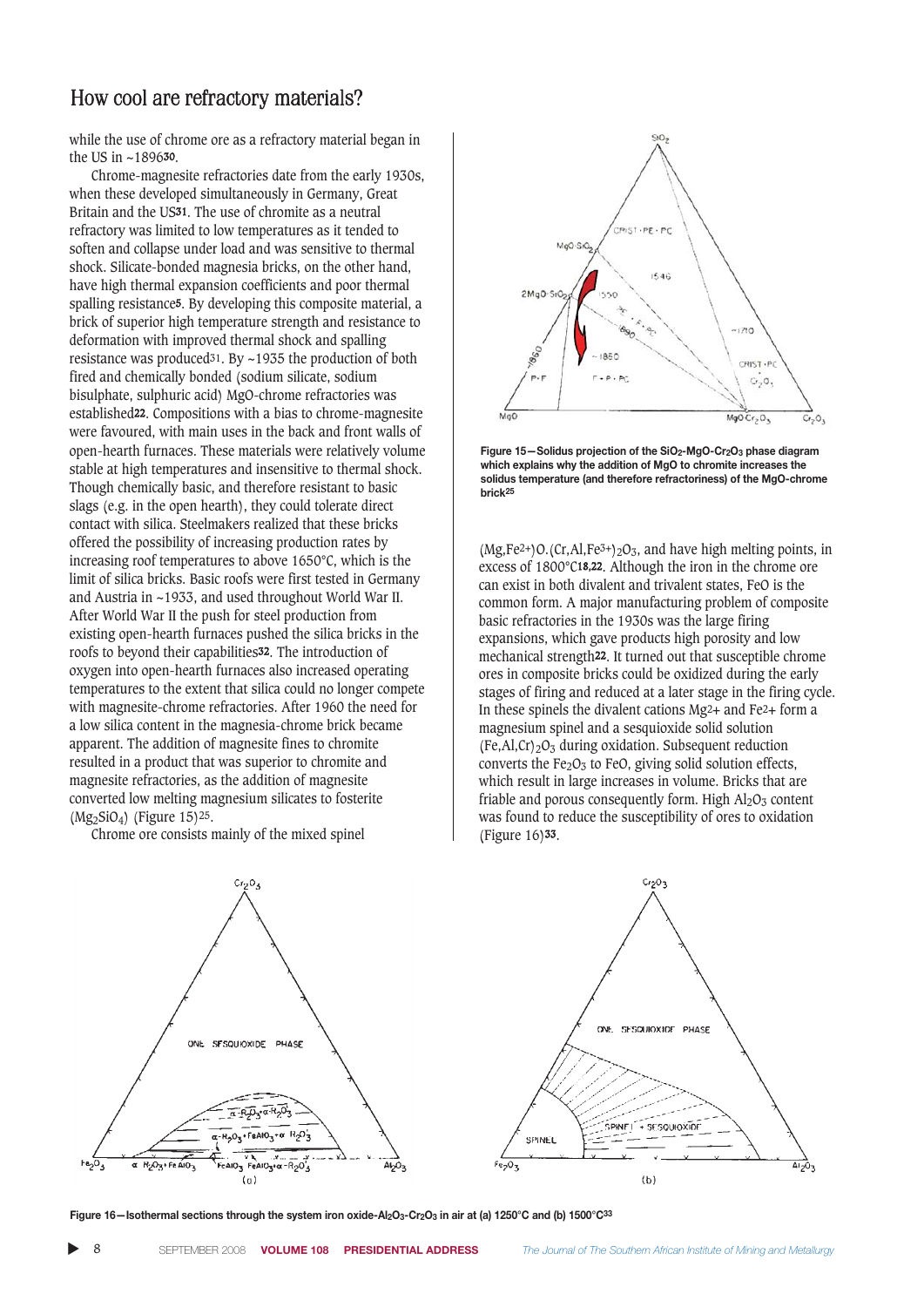

**Figure 17—EBI of the typical microstructure of fused MgO-chrome grains. Dark grey phase: MgO; grey phase: silicate impurity; light grey phase: spinel**

By 1937 it was clear that the major cause of wear of composite basic bricks was a slabbing-off or successive loss of layers of up to ~7 cm from the working face when iron oxide was absorbed by the bricks at high temperatures22. This process is called 'bursting', which is accompanied by an increase in porosity. The bursting expansion results from the solid solution of magnetite ( $Fe<sub>3</sub>O<sub>4</sub>$ ) in the granules of the chrome spinel, which is accompanied by an increase in porosity. A large bursting expansion occurs when the spinel mixture contains Fe2+, Fe3+ and Cr3+. The substitution of Cr3+ for Al3+, or Fe2+ for Mg2+ produces a substantial increase in the bursting expansion.

Secondary spinel, observed for the first time by Berry et al. when they studied chemical changes in basic brick during service, was to become a feature of the direct-bonded brick that developed in the late 1950s22,34. Through impurity content and grading control improved thermal shock and corrosion resistance were obtained18. In these bricks silicate films that typically surrounded chrome ore particles and periclase grains were replaced by direct periclase-spinel and periclase-periclase bonds, when the bricks were fired up to 1800°C18. The direct bond develops on cooling either by precipitation of spinel from solid solution in the periclase or by the crystallization of periclase and spinel from solution in liquid silicates at high temperature22. Direct bonding confers high hot strength and density, and therefore high slag penetration resistance5.

By the late 1960s it became customary to include a proportion of chrome ore fines, in order to achieve direct bonding22. In 1962 the rebonded fused-grain basic refractory was introduced in the US32. The grain used to manufacture rebonded fused-grain materials is made by fusing a mixture of magnesia and chrome ore in an arc furnace at temperatures around 2450°C. Microstructurally the rebonded fused-grain brick is composed of large fused aggregates that are imbedded in a matrix of finer fused grains, with mostly direct periclase-periclase or periclase-spinel bonds (Figure 17). The introduction of the AOD process during this time also found usage of these direct-bonded and rebonded fusedgrain magnesia-chrome bricks23. Excessive expansion during firing and bursting expansion do not arise with the fast firing to high temperatures used to produce direct bonds.

In 1952 the first fused cast magnesite-chrome was produced, mainly for use in the steel industry. In general these fusion-cast materials are denser than the fired product (low porosity), have higher slag resistance, a high abrasion resistance, but not a high thermal shock resistance5,18.

The replacement of chrome-magnesia and magnesiachrome bricks with burned magnesia-spinel bricks started approximately 34 years ago, due to environmental concerns related to Cr(VI) formation4,23. This trend was accelerated after 1986.

### *Other chromium oxide-containing refractory materials*

Other chromium oxide-containing refractory materials that have been produced over the years include chrome-silica, chrome-alumina, alumina-chrome, chrome-olivine, chromedoloma, and chrome-containing AZS materials18,35. In the  $Al_2O_3$ -containing materials part of the  $Al_2O_3$  is replaced by  $Cr<sub>2</sub>O<sub>3</sub>$ , which leads to the formation of  $(Al, Cr)<sub>2</sub>O<sub>3</sub>$  solid solution crystals on firing20.

High temperature oxidation of  $Cr<sub>2</sub>O<sub>3</sub>$  and chromite, particularly in the presence of alkali oxides, poses the danger of Cr(VI) formation. Cr(VI) is highly soluble in water, and would therefore pose an environmental risk if these linings are simply dumped after service at high temperatures1.

### *Magnesia-spinel*

Legislation on the disposal of Cr-containing materials has led to the development of MgAl<sub>2</sub>O<sub>4</sub> spinel-bonded MgO bricks<sup>5</sup>. These bricks have high corrosion resistance, improved strength at high temperatures and better thermal shock resistance than  $MgCr_2O_4$ -bonded bricks. By comparing the MgO-MgAl<sub>2</sub>O<sub>4</sub>, MgO-MgCr<sub>2</sub>O<sub>4</sub> and MgO-MgFe<sub>2</sub>O<sub>4</sub> phase diagrams (Figure 18) it is clear that aluminium ions are much less soluble in the periclase lattice at high temperatures that  $Cr_2O_3$  and  $Fe_2O_3$ , and less exsolution-dissolution of the spinel phase occurs during temperature fluctuations<sup>36</sup>.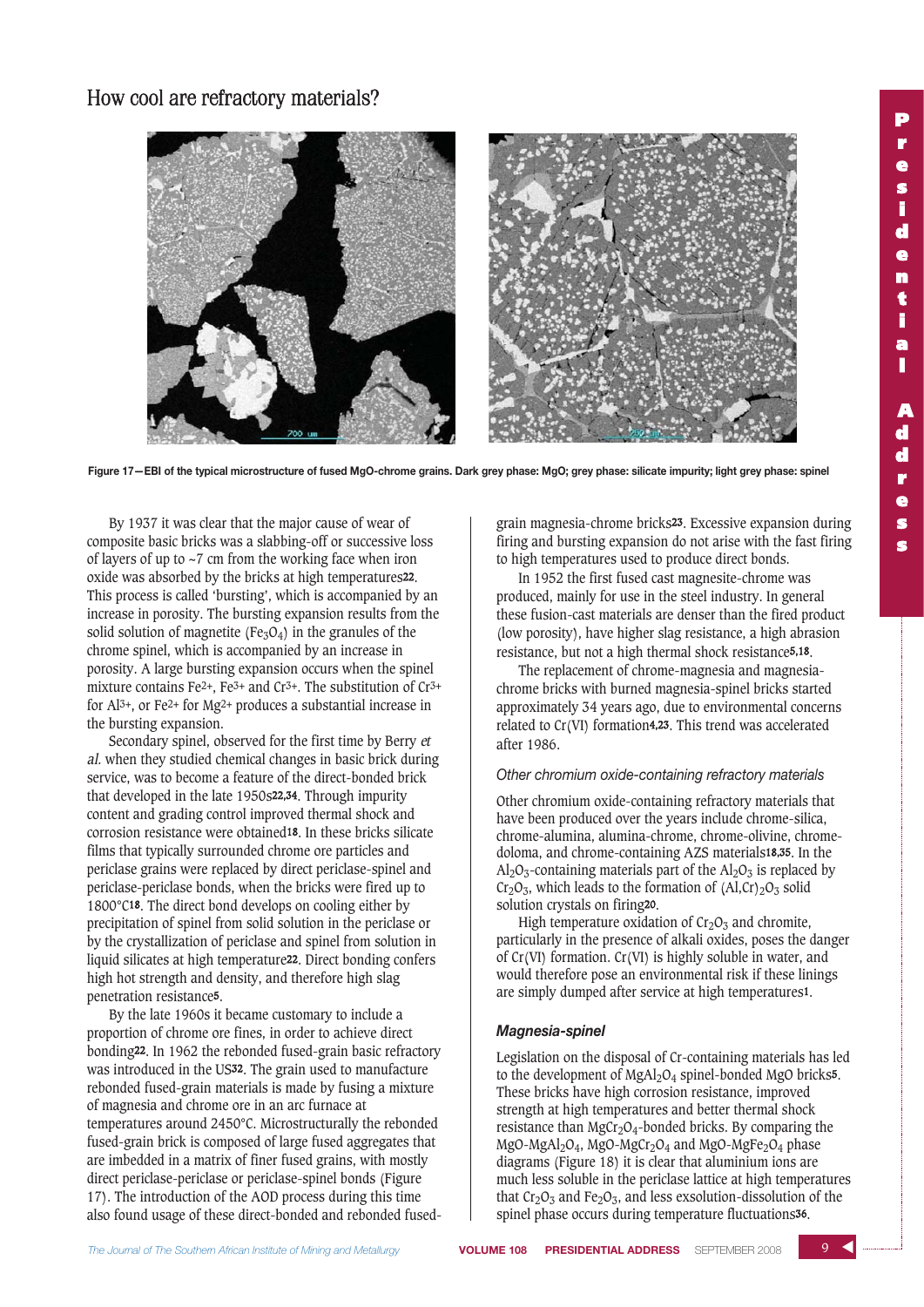

**Figure 18—Comparison of phase relations in the systems MgO-MgAl2O4, MgO-MgCr2O4 and MgO-MgFe2O436**

MgAl2O4 also has a lower vapour pressure at high temperatures. MgO-MgAl<sub>2</sub>O<sub>4</sub> fused refractories are therefore more stable during temperature change than  $MgO-MgCr<sub>2</sub>O<sub>4</sub>$ and MgO-MgFe2O4. However, MgO-MgAl2O4 refractories do not have as good a corrosion resistance to steelmaking slags as do MgO-MgCr<sub>2</sub>O<sub>4</sub> refractories, as chrome-containing compounds are much less soluble in silicate-containing melts than alumina-containing compounds.

The first MgO-MA (MgO-MgAl<sub>2</sub>O<sub>4</sub>) bricks were made in the 1960s, during which a small amount of alumina or bauxite powder was co-milled with MgO powder, and added to MgO bricks37. These MgO-MA bricks had higher hot strength and much better thermal shock resistance than the silicate bonded magnesia bricks. The  $Al_2O_3$  content was limited to <10 wt% in these first generation MgO-MA bricks,



**Figure 19—EBI of the typical microstructure of a spinel-bonded MgO-**MA brick. A=MgO); B=merwinite (Ca<sub>3</sub>MgSi<sub>2</sub>O<sub>8</sub>) impurity phase; **C=MgA12O4 bonding phase; D=monticellite (CaMgSiO4) impurity phase**

as although increasing  $Al_2O_3$  additions led to better thermal shock resistance, it increased the porosity of the brick, and made it difficult to produce dense bricks. The second generation of MgO-MA bricks was developed in the mid-1970s, and used preformed synthetic spinel grain to replace some of the MgO. In this way a larger amount of  $MgAl<sub>2</sub>O<sub>4</sub>$ could be added to the brick without drastically increasing the porosity. The third generation of MgO-MA bricks contains spinel aggregates and spinel in the matrix via addition of preformed spinel and/or alumina powder to form in situ spinel (Figure 19). These bricks have higher hot strength, higher slag penetration resistance, higher thermal shock resistance and a longer service life.

Spinel-containing refractories are classified into MgO-Al<sub>2</sub>O<sub>3</sub>, MgO-Al<sub>2</sub>O<sub>3</sub>-TiO<sub>2</sub> (TiO<sub>2</sub> addition reduces slag wettability, i.e. leads to the suppression of slag penetration and enhances corrosion resistance), MgO-Al<sub>2</sub>O<sub>3</sub>-ZrO<sub>2</sub> (ZrO<sub>2</sub>) enhances hot strength, thermal shock resistance and improves corrosion resistance),  $MgO-Al_2O_3-SiO_2$ ,  $MgO A<sub>2</sub>O<sub>3</sub>$ -CaO and MA-carbon refractories.

#### *Doloma*

Doloma refractories are potentially high-quality refractory materials due to their thermal and chemical stability, chemical resistance against basic slags and coatability in the cement rotary kiln38. Two major shortcomings are their low hydration resistance and low thermal shock resistance.

The use of dolomite  $(CaMg(CO_3)_2)$  as a refractory started in ~1878 when dolomite rock was used as lining material in Thomas converters18. The stone was bonded with sodium silicate and calcined *in situ*. This consumable dolomite hearth was later replaced with linings of tar-bonded doloma of low purity. Only in the 1930s could satisfactory fired bricks be produced. A large portion of doloma refractory technology was developed in England during World War II, due to increases in breakouts from open-hearth furnaces when they were held for many hours after being ready to tap, in order to avoid glare during air raids or anticipated air raids. Tight control was required during manufacturing in order to prevent hydration, as well as to prevent the β dicalcium silicate from converting to  $\gamma$  dicalcium silicate on cooling with a 10% volume increase (a process called dusting). Medium and high-purity tar-bonded and direct-bonded doloma bricks were used in LD converters and electric furnaces during the early 1950s39. Fired doloma bricks were developed for use in the burning zone of rotary cement kilns in the early 1960s.

Doloma is chemically compatible with the cement-making process, forms a protective coating with the clinker in the burning zone, and provides a chrome-free assembly. Doloma-based linings also bestow high desulphurization efficiencies during steelmaking and have good slag resistance to slags that are not completely saturated with lime, as a dense layer of  $Ca<sub>2</sub>SiO<sub>4</sub>$  forms at the hot face, which limits further slag penetration39. Slags deficient in CaO but enriched in  $R_2O_3$  oxides (Al<sub>2</sub>O<sub>3</sub>, Fe<sub>2</sub>O<sub>3</sub>) are, however, highly corrosive to doloma brick due to the formation of low melting calcium aluminates and/or calcium ferrites.

Direct-bonded doloma bricks are produced by using organic binders that burn out during firing, thereby forming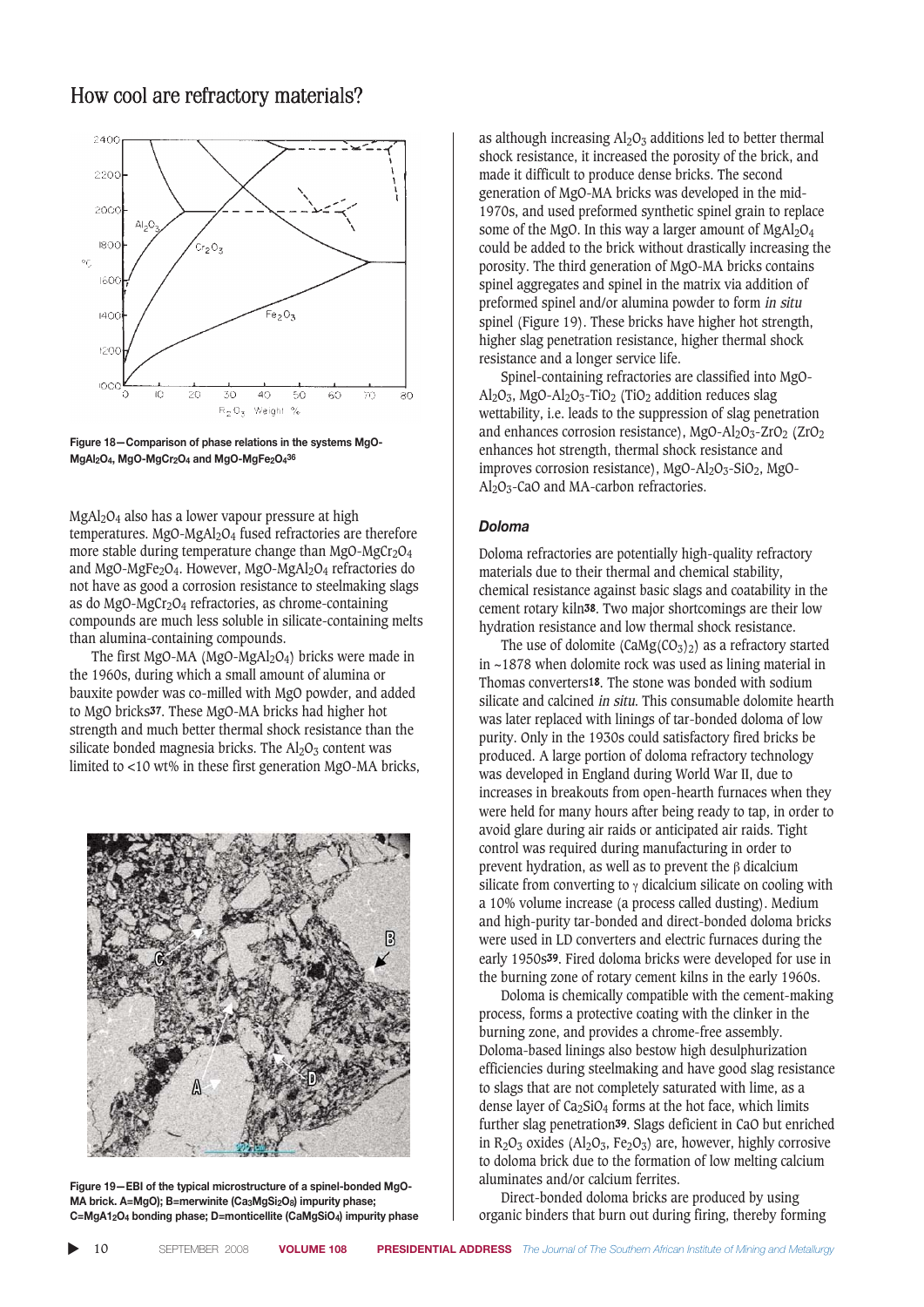a direct bond through the lime phase39. These bricks are prone to thermal shock, which is improved through the addition of small amounts of  $ZrO<sub>2</sub>$ . Carbon-bonded doloma bricks for steelmaking applications include pitch-bonded and resin-bonded bricks. In the 1990s trials on doloma graphite SENs and ceramic-bonded doloma tundish nozzles were started, to investigate whether the clogging of nozzles during the continuous casting of aluminium killed steels can be prevented.

### *Carbon refractory materials*

All carbonaceous linings are thermally conductive rather than insulating40. Sufficient cooling must therefore be applied to these lining systems in order to maintain refractory temperatures below the critical temperature at which chemical reactions such as oxidation, alkali attack, CO degradation or the dissolution of carbon by molten metal takes place.

Until the early 1940s carbon bricks were largely manufactured in Germany and the USSR18. The fact that carbon bricks must be fired under reducing conditions was the main reason for the slow development of these bricks.

Carbon black and graphite are the major sources of carbon added to refractories23. Carbon blacks are formed by thermal decomposition of natural gas in the absence of air. Graphite developed naturally from carbonaceous sediments, and is classified into flake, crystalline and amorphous graphite. Carbonaceous materials used as refractories in freeze linings for submerged arc furnaces include carbon, semigraphite, semi-graphitized carbon and graphite41. Carbon, formed carbon, manufactured carbon, amorphous carbon and baked carbon refer to products constituted from carbonaceous filler materials such as calcined anthracite coal, petroleum coke or carbon black with binders such as petroleum pitch or coal tar. These mixtures are formed by moulding or extrusion, after which they are fired to temperatures of 800–1400°C to carbonize the binder.

The final product contains carbon particles with a carbon binder. Semigraphite is composed of artificial graphite particles that are mixed with a carbonaceous binder such as pitch or tar and baked at temperatures of 800–1400°C. The product consists of carbon bonded graphite particles. A semigraphitized material is a fired carbon material that has been further heat-treated to temperatures between 1600 and 2400°C. The final product consists of carbon particles with a carbon binder, which are both semigraphitized, since the firing temperature is still below graphitization temperatures. Graphite occurs in nature in flake form. Synthetic, artificial or electro-graphite refers to a carbon material that has been heated to temperatures of 2400–3000°C. The final product consists of graphitized particles as well as a graphitized binder.

Carbonaceous ramming materials are extensively used with carbon bricks and blocks18. In the unfired state it is sufficiently deformable to help take up stresses due to thermal expansion. Tar is the most common binder, but a clay/water bond is also used. Many of the tar-based mixes used to require preheating to 60–70°C in order to reduce the viscosity of the binder and enable efficient ramming. Because of unpleasant fumes that were expelled, these types of rammables were replaced in the 1970s with rammables that do not require preheating to temperatures above 15°C.

Up to the 1970s carbonaceous cements were based on metallurgical coke, calcined anthracite and graphite (electro or flake), with ball clay added for plasticity and air-setting binders for green strength. In the early 1970s high-strength resin-based cements were introduced, which cure and carbonize, whereby strength develops.

### *Special refractory materials*

Special refractory compositions are more expensive than fireclay or basic brick, and are used only when required. The most common special refractories include zircon (ZrSiO4), zirconia  $(ZrO<sub>2</sub>)$ , AZS and silicon carbide (trade name carborundum).

The high melting point of  $ZrO<sub>2</sub>$  (>2500°C) and its chemical inertness make it a potential refractory material5. However, this is only viable if  $ZrO<sub>2</sub>$  is stabilized in its cubic structure by MgO or CaO addition, whereby the monoclinictetragonal transformation (which is accompanied by a large volume change) is avoided. Full stabilization in the cubic structure, however, also leads to increased thermal expansion, and along with its low thermal conductivity, decreases its thermal shock resistance. It was consequently discovered that partial stabilization of  $ZrO<sub>2</sub>$  improved its thermal shock resistance. This led to the use of partially stabilized zirconia (PSZ), which is a mixture of cubic and monoclinic zirconia, as a refractory material, although to a limited extent due to its relatively high cost. High zirconia refractories are not easily wetted by molten glass, and are therefore used in glass tanks when melting highly corrosive glass compositions.

SiC refractories have excellent thermal shock resistance (due to their low thermal expansion coefficient and high thermal conductivity), which makes them suitable for various refractory applications, particularly where cooling systems are used5. The high hardness of α-SiC also makes it very resistant to abrasion. A major implication of silicon carbide refractories is the tendency of these materials to oxidize at high temperatures, whereby a siliceous phase(s) forms3.

SiC was first commercially made by Acheson in 1891 by electrically heating petroleum coke, silica sand, sawdust and salt18. During the process the silica is reduced to silicon, which reacts with the coke, the sawdust burns out but keeps the mass porous to allow the escape of the gases, and the salt helps to volatilize impurities. Silicon carbide bricks and shapes were made by adding a plastic fireclay slip to a graded mixture of SiC grains, which was then shaped (pressed/tamped/isostatically pressed/moulded) and fired at temperatures of at least 1300°C. On firing a silicate liquid formed through the reaction of amorphous silica (from oxidation of SiC) with alumina-silicate from the clay, which on cooling formed a mullite and glassy bond between the SiC grains. This resulted in a volume increase and made it difficult to produce shapes to close dimensional tolerances, as well as causing some loss in thermal shock resistance. This has been overcome by forming either a nitrogen-bonded material or producing a self-bonded silicon carbide or a pyrolitic silicon carbide.

Nitride-bonded SiC is made by mixing  $\alpha$ -SiC grain, Si metal powder and a temporary binder, and firing at 1350–1600 $^{\circ}$ C in a controlled N<sub>2</sub> atmosphere, whereby a silicon nitride  $(Si<sub>3</sub>N<sub>4</sub>)$  grain boundary bond forms<sup>5</sup>. Heat treating in an  $N_2$ -O<sub>2</sub> atmosphere can lead to oxynitride-

 $11 \sim$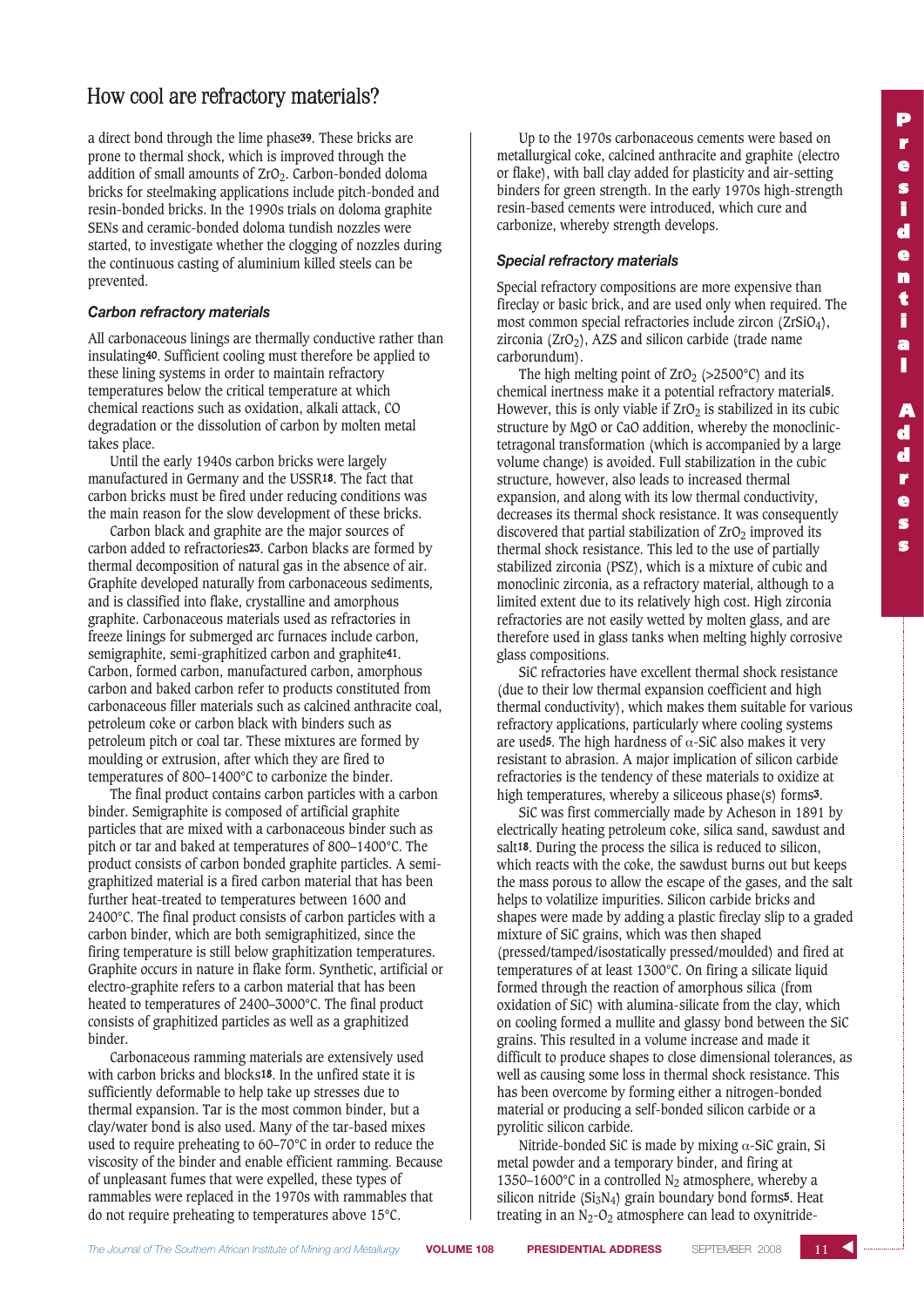bonded brick or sialon-bonded brick due to the reaction of the impurities in the SiC or deliberate addition of aluminosilicates. Sialon-bonded SiC has improved strength and alkali resistance compared to conventional nitride/oxynitride-bonded SiC.

Studies have also been conducted on  $TiO<sub>2</sub>$  additions to various refractories such as MgO-C (Al antioxidant),  $Al_2O_3$ - $ZrO<sub>2</sub>-C$  (Al and Si antioxidants) and  $Al<sub>2</sub>O<sub>3</sub>$ -Mg-PSZ (MgO partially stabilized zirconia)42. In these materials titania accelerates interaction between oxide, non-oxide, graphite particles and resin at low temperatures, and contribute to improved thermal shock resistance. This is due to the in situ formation of new phases (such as nanoscaled Ti(C,N) in the MgO-C; incorporation of  $TiO<sub>2</sub>$  in the zirconia lattice in the Al<sub>2</sub>O<sub>3</sub>-ZrO2-C and Al<sub>2</sub>O<sub>3</sub>-Mg-PSZ, but also ZrO<sub>2</sub>-TiO<sub>2</sub>-Al<sub>2</sub>O<sub>3</sub> melt in the  $Al_2O_3-Mg-PSZ$ ) and/or the formation of microcracks that resist crack propagation.

### *Monolithic materials*

The need for monolithic, joint-free refractories arose from the problems associated with traditional brick-mortar refractory constructions16. Significant developments in monolithic materials have been driven by more severe demands placed on them by consumers. Advances took place in the type and quality of the binders, aggregates and additives, and to innovations in their design and installation11. Castables and gunning materials are the most abundantly used monolithic materials12.

Monolithic materials first appeared in the US as distinct refractory materials around 191416. The first plastic refractories were mixtures of plastic clay and crushed grog or calcined clay, supplied in a wet, mouldable (putty-like) form, installed chunk-by-chunk by workers using hammers. By the early 1930s pneumatic ramming devices were first recommended for the installation of plastics, the use of anchors for installing plastic refractory linings was in practice, and refractory concretes were applied using the 'cement gun'. Although Sainte-Claire Deville from France is considered the discoverer of the cementing properties of calcium aluminates, it was only in 1918 that the Lafarge Company in France commercially offered a calcium aluminate cement, produced from bauxite and lime. Around 1928 the commercial production of bagged mixes of refractory aggregates and calcium aluminate cement for monolithic refractory construction was started. By 1934 there were at least 25 of these proprietary mixes (called castables by the manufacturers) on the market. The first refractory concretes were simple mixtures of hydraulic cements and aggregates. By 1940 monolithic refractories only constituted 2–3% of the total refractory market, with products in the form of castables, plastic refractories and mortars. During the period 1940–1960 major breakthroughs were made in binders, with the introduction of intermediate and high-purity calcium aluminate cements (with  $CaO.AI<sub>2</sub>O<sub>3</sub>$  as the principal anhydrous aluminate phase), and the development of phosphate bonding. The war years of 1941–1945 stimulated increased use of monolithic refractories due to their rapid rate of installation and therefore construction, which often removed the need for complete rebuilds. Graphitic plastics were first introduced in 1941. The first commercial phosphate-bonded plastic was introduced in the early 1950s, as were hot gunning repair. By 1960 castables based on

high-purity calcium aluminate cement and tabular alumina aggregates were fairly common, ramming mixes with  $Al_2O_3$ contents exceeding 90% and useful at temperatures up to 1871°C were appearing, chrome ore-periclase ramming mixes were developed for the copper industry, graphitic and highalumina plastics and ramming mixtures (air-setting and phosphate bonded) were commonly available. By 1960 monolithic materials constituted ~30% of the value of refractories in the US, and were competing with prefired refractories. The 1970s also saw the concept of steel fibre reinforcement for monolithic materials being introduced, and the development of vibratable plastic refractories. In the late 1970s low-cement castables were introduced in the US, and the gunning of conventional plastic refractories in the early 1980s. A major trend in monolithic material development from 1960–1984 was product specialization through innovative changes in raw material grain sizing, reduced binder contents through innovative uses of additives, and improved mixing and installation procedures8. From 1970–1980 monolithic materials, and mainly castables, proved their real value. By the early 1980s there were mouldings, ramming mixes, castables and precast shapes, gunning mixes, and newly developed vibration materials43. The introduction of low-cement castables and cement-free castables were some of the most impressive developments during those years.

### *Castables*

A significant development in monolithic technology was the development of refractory concretes or castables based on calcium alumina cements (CACs): from conventional castables (CaO>2.5%), to low cement castables (LCCs; 2.5%>CaO>1.0%), to ultra-low cement castables (ULCCs; 1.0%>CaO>0.2%) to cement-free castables (CaO<0.2%), the CaO content of the monolithic material is reduced, in order to improve its high temperature properties, through which the temperature at which it can be used is increased44. Conventional castables require 8–15% water addition. The added water is taken up by the porosity of the grain, required for the hydraulic bond, and is required for the concrete to flow. Compared with brick that is based on the same raw materials, the concrete has the disadvantages of higher porosity, higher concentration of fluxes (CaO, Fe<sub>2</sub>O<sub>3</sub>), and low hot strength. The fluxes affect the corrosion resistance and hot strength negatively, while phase transformations associated with the dehydration process lead to a reduction in mechanical strength in the 538–982°C45 temperature range. Castables with low cement contents, in which part of the cement content was replaced by fine particles (1–10 μm) or additives, were first referred to in a French patent in 196946. The crucial step was to use ultrafine particles  $\leq 1$  µm. These materials should be inert to hydration and should not form gels with water. The fine particles subsequently fill the voids between the coarse grains, which reduces water consumption, and therefore the porosity, and increases the strength of the material. Long drying periods are consequently required to avoid cracking and spalling8. Submicrometer powders commonly used in low cement (LC, containing 4–8% calcium alumina cement) and ultra-low cement (ULC, containing 1–2% calcium alumina cement) castables include microsilica (obtained from  $SiO<sub>2</sub>$ -rich fume produced from the smelting of ferrosilicon and silicon metal,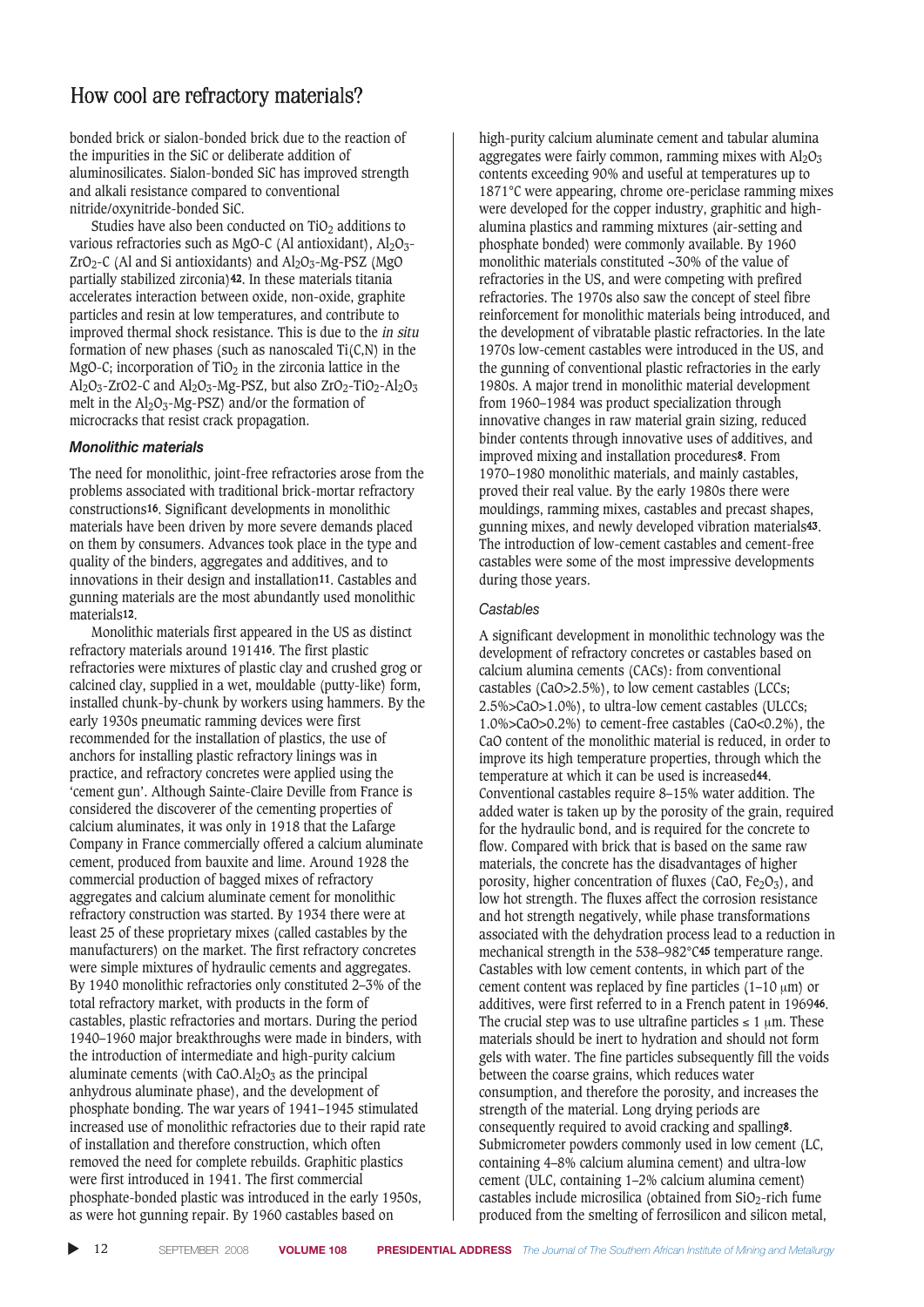with an average particle diameter of  $\sim$ 15 mm) and Al<sub>2</sub>O<sub>3</sub>44,47. Microsilica not only acts as a filler, but also reacts with the calcium aluminate phases in the cement and water to form zeolithic CASH phases. The chemically bonded water is subsequently not released abruptly, but progressively over a wide temperature range. One major problem still remained with low-cement castables: reaction between the reactive silica and calcium aluminate cement resulted in the formation of low-melting phases such as anorthite  $(CaO.AI<sub>2</sub>O<sub>3</sub> \cdot 2SiO<sub>2</sub>)$ and gehlinite  $(2CaO.AI<sub>2</sub>O<sub>3</sub>.SiO<sub>2</sub>)$ , as the CaO content in LCC varies between 1.0-2.5%8. The formation of viscous liquids at 1400°C and above contributes to the loss of strength of the castable. This can be avoided by replacing the microsilica with superfine  $Cr_2O_3$  or superground calcined alumina, although the addition of chromium oxide is environmentally unacceptable in many countries. Conventional castables are installed by pouring, while flow and compaction of LCCs and ULCCs are usually promoted by internal or external vibration after pouring, since these materials are thixotropic in nature. Application of vibration can obviously cause problems as too little vibration causes lack of consolidation and compaction, while too much vibration causes segregation8. In an attempt to overcome the difficulties associated with vibration placement, a new class of LCCs and ULCCs was developed in the mid-1980s: the free or self-flowing castables (SFCs), which are sol-gel bonded castables or pumpables, have a modified rheology of the LCC and ULCC systems as a result of changing the shape and size distribution of the aggregates and a well-considered choice of deflocculants8,44.

Colloidal silica is used as the main source in gel-bond technology8. The colloid is gelled around the refractory particles, and after drying forms a gel skeleton that provides strength to the refractory. The gel skeleton is highly reactive and forms mullite with fine alumina at relatively low temperatures. The gel-bond castables are more thermally stable and have higher thermal shock resistance, higher HMOR and refractoriness than cement-containing castables8. These are castables with a consistency after mixing that allows them to flow and degas without the application of external energy. The development of the SFCs led to the development of a new placement technique called wet



**Figure 20—Difference between (a) gunning and (b) shotcreting48**

gunning or shotcreting (Figure 20). The first results on wet gunning of castables were published in 1963, but only in 1991 did it become an effective installation tool.

Other types of castables include insulating castables (which can be poured or gunned into position), conventional basic castables (which are mostly used for repair) as well as alumina-spinel and alumina-magnesia castables. The steel industry was also the driving industry for the development of alumina-spinel and alumina-magnesia castables49. Spinels used in castables are either of stoichiometric composition or in the high alumina composition range, as magnesia-rich compositions create problems of hydration of the magnesia8. Spinel-reinforced or spinel-added castables (fine spinel grains added to the matrix), and spinel-forming castables (in situ formation due to reaction between added MgO and  $Al_2O_3$ )<sup>4</sup> have gained popularity.

#### *Gunning mixes*

Gunning mixes can be installed quickly and are mostly used as a repair material8. Installation involves the transport of dry or semidry materials pneumatically by compressed air, with water addition at the nozzle (Figure 20). Gunning mixes can be lightweight for insulation or dense for more severe conditions, and can be used with different binders, depending on the application. These binders include clays, colloidal silica, dry phosphates, calcium alumina cements and organic compounds, such as molasses, lignosulphonates and synthetic resins.

#### *Dry vibratables*

Dry vibratables were developed during the late 1970s and early 1980s8. The significant advantage of a dry vibratable is that it can be used soon after being installed. Since dry vibratables contain no liquids, slow or prolonged heating is not required to avoid cracking or spalling. Dry mixes are placed in the dry state by either vibration or ramming7. Through their carefully designed particle size distribution they reach maximum compaction without the addition of liquids. The grain size distribution is therefore key in obtaining a dense and strong dry vibratable. The grains should be in close proximity to have the most effective solidsolid reaction. Small quantities of low-melting components form the initial bond at 400–600°C, while high-temperature ceramic bonding is achieved above 1200–1300°C. The formulation should therefore be such that the low-melting phases should react at high temperatures to form highly refractory phases. The dry vibratables may have a temporary bond (organic additives, sintering agents) but are eventually ceramically bonded through an increase in temperature7.

#### *In situ* **refractories**

The 1990s led to the use of refractory materials that are generated in situ, either within the refractory itself, or within the furnace, tank or kiln2. The twentieth century has seen the use of slag freeze lines, water cooling and slag coatings in EAFs, slag splashing, clinker coatings in cement kilns, generation of a viscous layer in the glass adjacent to the AZS lining in glass tanks, a spinel bonding phase in magnesiaspinel brick in cement kilns and alumina-spinel CA castables for steel ladles as in situ refractories2,50.

In situ refractories are defined as the in use product(s) of reaction within a refractory material or between the refractory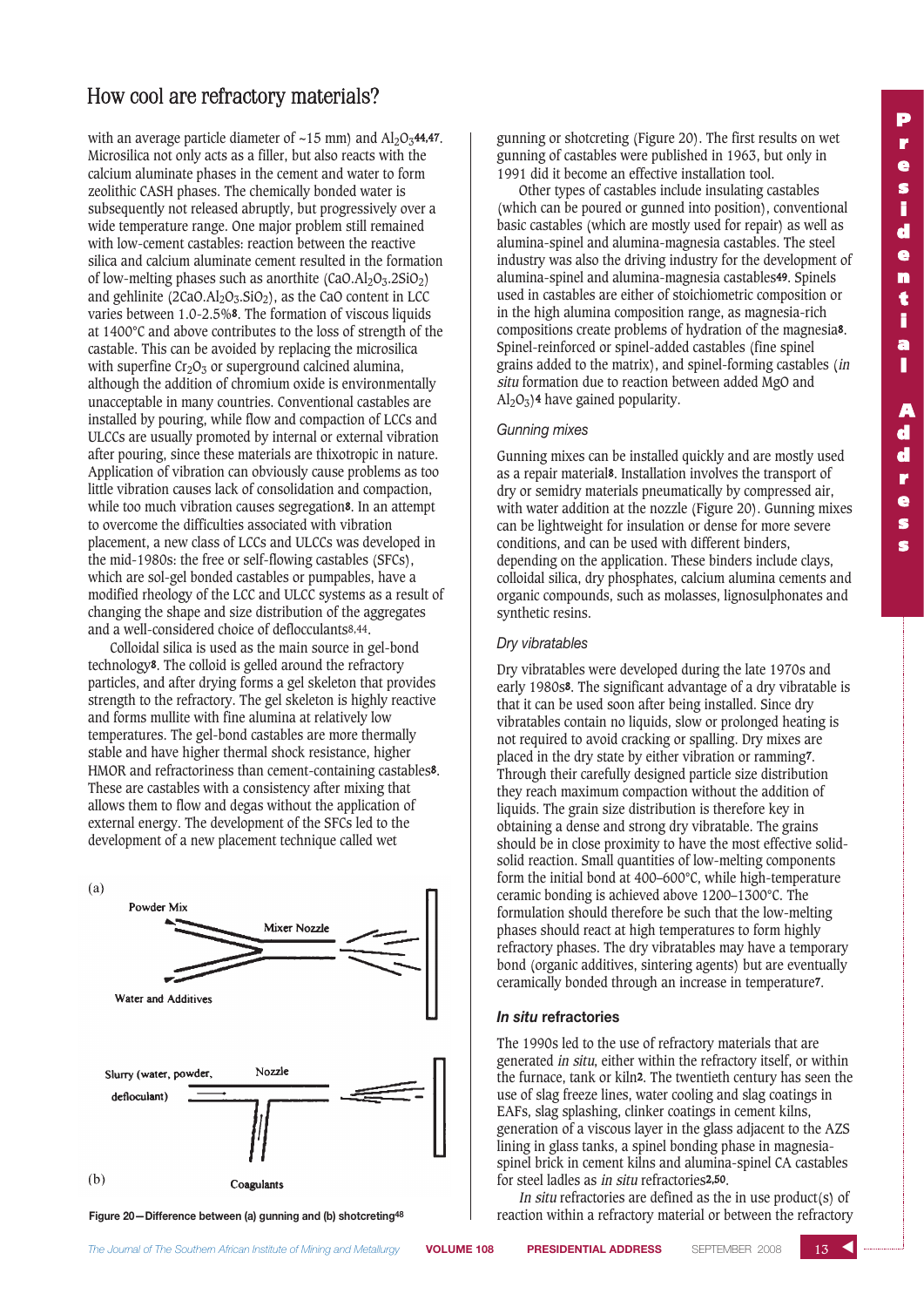material and furnace contents that lead to improved refractory behaviour50. A distinction is made between four types of in situ refractory materials:

- ➤ Type I: The generation of useful phases throughout the matrix of the refractory material, e.g. spinel, forsterite and mullite.
- ➤ Type II: Reactions occur within the refractory material but are assisted by reaction with the liquid or vapour furnace contents, e.g. reactions of anti-oxidants  $(B_4C,$ Al, Si, Mg-Al alloys).
- ➤ Type III: A reaction occurs between the refractory and furnace contents whereby a protective layer is formed, e.g. clinker coatings in burning zones of cement kilns, viscous glass layers in contact with  $Al_2O_3$ -ZrO<sub>2</sub>-SiO<sub>2</sub> blocks in glass tanks, a magnesiowustite boundary layer between Fe-rich slag and MgO refractory.
- ➤ Type IV: Furnace contents are deposited onto the refractory, thus protecting the refractory material, e.g. slag splashing in BOF; freeze linings (copper coolers) in ilmenite, PGM, ferromanganese, silicomanganese and ferrochrome smelting applications.

### **Current developments**

### *Environmental issues*

Refractory materials can in general be considered to be 'energy-concentrated' materials (e.g. fusion-cast materials, production of high-fired bricks such as direct-bonded bricks). The trend towards the use of more monolithic materials and fewer high-fired bricks contributes to energy conservation in refractory production. However, the entire cycle, covering the production of the refractory material, as well as its application, must be considered, as highly energy-consuming refractory materials may be preferred if they save energy in their application<sup>51</sup>.

Refractory materials have, after removal from service, historically been landfilled. Change in the refractory industry has been driven strongly in terms of energy conservation and environmental protection<sup>51</sup>. Examples thereof include: reduction in energy consumption (development of binders that lead to high strength when refractories are fired at low temperatures52, the formation of spinel grain through mechanical alloying53), reduction in emissions (e.g. change of air-fuelled firing technology to oxy-fuelled firing technology, whereby  $NO<sub>x</sub>$  emissions are reduced<sup>4</sup>), development of non-toxic and environmentally friendly resins for carbon-containing refractory materials, and the replacement of coal tar pitches for impregnation by other benzo- $α$ -pyrene (BaP) free carbonaceous agents<sup>54</sup>.

Recycling is expected to become a key factor in saving energy and resources, protecting environments, addressing the raw materials shortage and soaring raw material prices in the industry55. The recycling of spent refractory materials is considered to be a matter of survival that will enable the industry to achieve an environmentally and socially sustainable way of doing business56.

### *Carbon-containing castables*

Because LCCs and ULCCs consist of oxides, they suffer the same shortcomings as oxide-based refractory bricks, e.g.  $Al_2O_3$ -based castables have poor corrosion resistance (specifically in basic slag environments) and spalling resistance, and MgO-based castables have poor slag

penetration and spalling resistance. The improvement of the properties of oxide bricks through the addition of carbon suggested that graphite addition to oxide-based castables would improve properties. However, problems arose as graphite has poor aqueous wettability and dispersion, Albased antioxidants have a tendency to hydrate11, and they have lower strength after curing and drying52.

Research on C-containing castables for iron and steelmaking applications was initiated by CIREP (Centre for Industrial Refractories at École Polytechnique, Montréal) in 199657. The commercialization of carbon-containing castables has been hindered by poor water-wettability and dispersion ability of graphite, which result in castables that flow poorly, requiring a high water content for placement, which leads to high porosity after drying, and subsequent lowering of mechanical strength and corrosion resistance58. To overcome these problems the use of surfactants or dispersants, micropellets of graphite and coating techniques concerning the graphite have been examined. The coatings can be oxides such as  $\text{Al}_2\text{O}_3$ , TiO<sub>2</sub>, SiO<sub>2</sub>, MgO, ZrO<sub>2</sub> or carbides such as SiC, TiC11. Different techniques through which these coatings can be produced include mechanical impact treatment, sol-gel and molten salt synthesis. The main requirement is the formation of a uniform, crack-free, thick and strong bonded coating.

It was found that antioxidants play multifunctional roles in MgO-C castables: they protect carbon against oxidation, enhance hot strength, and play a role in the formation and deposition of secondary carbon, which improves slagpenetration resistance59.

Trials have already been conducted in Brazil with a developed MgO-C self-flow castable for hot repairing of the BOF converter and steel ladle slag lines. This material is reported to be compatible with MgO-C bricks and basic steelmaking slags60.

### *Nanotechnology*

Nanotechnology aims to achieve enhanced material properties and functionality by dealing with matter on the atomic and molecular scale61. The first papers on nanotechnology and refractories that appeared during UNITECR 2003 created widespread interest62, 63. These papers addressed the formation of a nanostructured matrix in MgO-C bricks. At UNITECR 2007 the papers on nanotechnology expanded to alumina-based refractory materials,  $ZrO<sub>2</sub>$ -C materials and the production of nanosized MgAl<sub>2</sub>O<sub>4</sub> particles.

A variety of nanoscale materials are already used or have the potential to be used in refractory products. These include nanoscale carbon black (pure elemental carbon in the form of nanoscale particles with a semi-amorphous molecular structure), carbon nanotubes (long seamless cylinders of one-atom-thick layers of graphite with diameters of a few nanometres), metallic nanoscale materials (for use as antioxidants), colloidal (nanoscale) silica (which has been used in the refractories industry for many years) whereby a nanostructured matrix is produced61. Technology also exists for the production of almost any oxide, such as MgO,  $Al_2O_3$ ,  $ZrO_2$ ,  $Cr_2O_3$  and spinel, on nanoscale<sup>53</sup>, 64. Huizhong et al. have shown that by adding nano-sized alumina and silica into a corundum-based refractory mixture the calcining temperature can be lowered by 100 to 200°C, while enhancing the CMOR and CCS65. The Japanese have already commercialized refractories in which nanotechnology is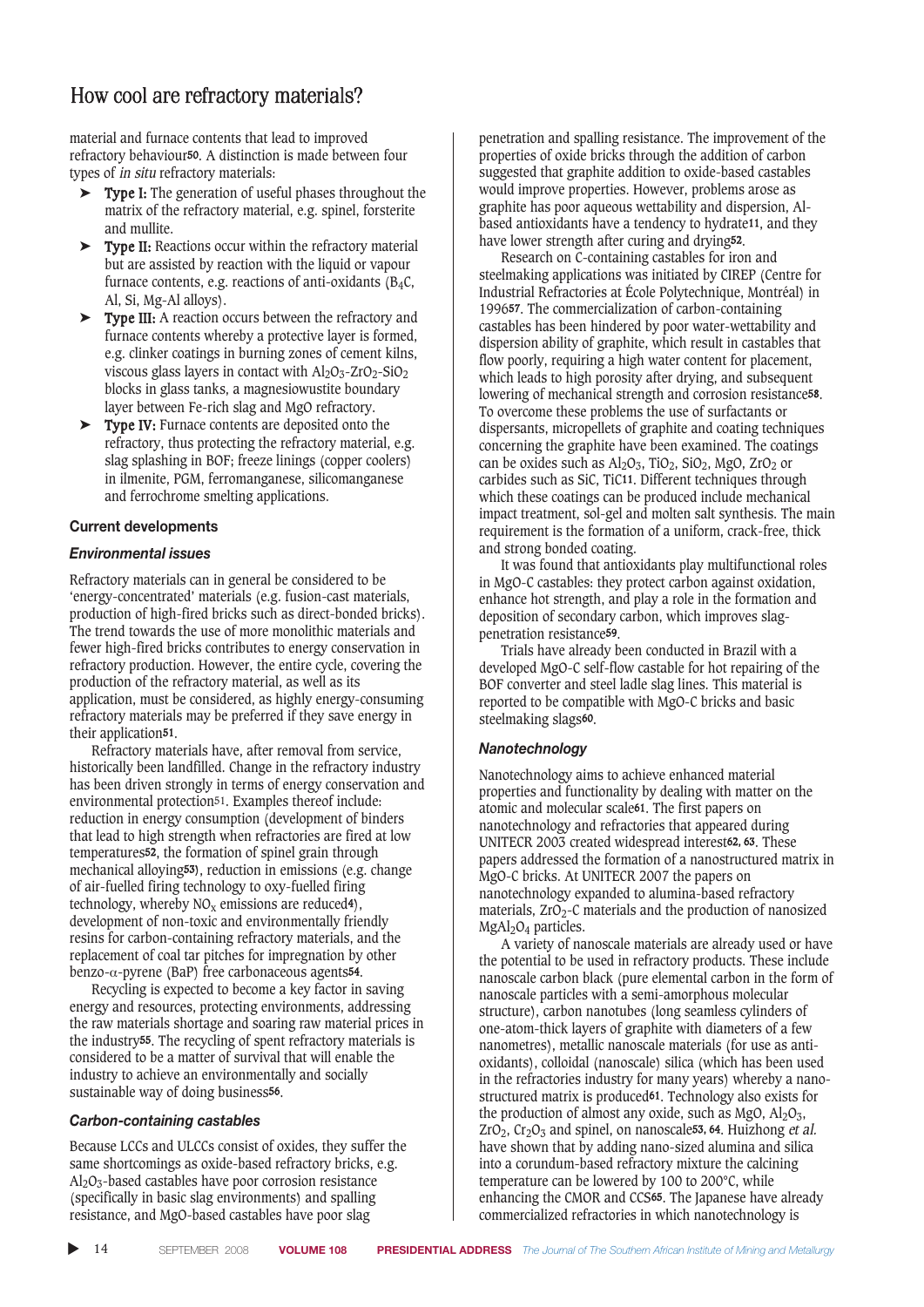applied: The development of nanographitized black containing MgO-C bricks means that lower levels of carbon can be used in these bricks with a reduction in the modulus of elasticity, improved thermal shock resistance, excellent corrosion resistance and good oxidation resistance66.

The use of highly reactive nanoparticles open up a vast range of possibilities as sintering agents and participants in matrix phase formation through in situ reactions. Problems associated with these nanoscale materials are related to their cost, availability, handling, dispersion and mixing, as well as health and safety aspects associated with the handling of these very fine materials.

#### *MgAl2O4-containing refractories*

Due to their high refractoriness, mechanical strength, thermal shock and corrosion resistance MA ( $MgAl<sub>2</sub>O<sub>4</sub>$ ), spinelcontaining refractories are increasingly finding new applications, and new types of spinel-containing refractories are being developed. It is anticipated that continuous improvement in their synthesis techniques will take place, but novel techniques such as mechanochemical alloying and molten salt synthesis may become significant methods whereby high quality spinels can be produced at lower temperatures and cost37.

An extensive research effort on  $\text{Al}_2\text{O}_3$ -MgO-based castables and bricks is currently also driven by FIRE (The Federation for International Refractory Research and Education)67.

### *R&D*

The internationalization of ownership of refractories producers has resulted in centralization of research as well as heightened concern for standards and the availability of independent test facilities2. South Africa has, apart from its dependence on other countries for refractory raw materials, become part of the global village through this internationalization of ownership. The South African refractories industry therefore shares the same concerns.

It is foreseen that, due to much reduced R&D activity, as well as registered patents (Figure 21), cost restraints and difficulty with experimentation, there will be an increased focus on thermomechanical and thermodynamic modelling2, 68. It is also predicted that future studies on slag attack of refractory materials will involve high-temperature in situ characterization of corrosion mechanisms (e.g. X-ray transmission, neutron reflexion spectroscopy and nuclear magnetic resonance).



**Figure 21—Registered patents in refractory materials in Japan, 1970–200313**

The founding and activities of FIRE also promise to have a pronounced influence on R&D in refractory materials. FIRE is a network of seven academic institutions (Montanuniversität Leoben—Austria; Universidade Federal de São Carlos—Brazil; ENSCI—Limoges, France; Polytech'Orléans— Orleans, France; Technische Universität Bergakademie Freiberg—Germany; Nagoya Institute of Technology—Japan; University of Missouri-Rolla—Rolla, US), sponsored by nine partners from industry (RHI-AG, Magnesita SA, Pyrotek Inc, Almatis, inc., Kerneos, Corus Ceramics Research Centre, Alcan Bauxite and Alumina, Alcoa, inc., ANH Refractories, Vale-INCO and Calderys), which promote research and education in refractory engineering69. Their main objectives are to fund international studies and research activities in the field of refractories, to support academic education by encouraging student exchanges and generating joint degree programmes, and to combine the expertise, experience and passion of competent persons, institutions and companies in the field of refractory materials.

The concept of FIRE was presented in November 2003 at UNITECR'03, in Osaka, while the first academic programmes started in 2006–2007. The current FIRE research programmes are based on thermomechanical behaviour of refractories, modelling and testing, design of cement-bonded refractories  $(A<sub>2</sub>O<sub>3</sub> - MgO$  castables), thermochemical behaviour of refractories modelling and corrosion testing  $(A<sub>2</sub>O<sub>3</sub> - MgO castables/bricks)$ 67.

#### **Conclusions**

The refractories industry has developed from a trial-anderror approach, using mainly natural materials, into a highly innovative industry, which uses composite oxide-carbonmetal systems, based on in situ technologies and innovative application methods. It has grown in response to developments in particularly the iron and steel industry. The driving force for change has been improved process technology and a desire for higher productivity via longer campaign lives, but increasingly also better use of energy, the need to protect the environment, as well as the reduction, reuse and recycling of refractory waste materials2, 61.

The field of refractory materials has become very broad, and the technology increasingly sophisticated. The evolutionary process is far from complete, and will develop further through the continuous interchange of ideas between the research teams of refractory manufacturers, the users of refractory materials, and the contribution from researchers at academic institutions.

The design and technological principles behind refractory materials are indeed very 'cool', and future prospects are that these materials will become even cooler in the foreseeable future!

#### **References:**

- 1. CARNIGLIA, S.C. and BARNA, G.L. Handbook of Industrial Refractories Technology, Principles, Types, Properties and Applications, Noyes Publications, New York, 1992.
- 2. LEE, W.E. and MOORE, R.E. J Am Ceram Soc, vol. 81, no. 6, 1998, pp. 1385–410.
- 3. KINGERY, W.D., BOWEN, H.K. and UHLMAN, D.R. Introduction to Ceramics, 2nd edition, Wiley-Interscience, New York, 1960.
- 4. KARAKUS, M. and MOORE, R.E. Cathodoluminescence (CL) microscopy application to refractories and slags. J Minerals & Materials Characterisation & Engineering, vol. 1, no. 1, 2002, pp. 11–29.
- 5. LEE, W.E. and RAINFORTH, W.M. Ceramic Microstructures Property Control by Processing, Chapman and Hall, London, 1994.
- 6. RIGAUD, M.A. and LANDY, R.A. (eds.), Pneumatic Steelmaking Volume Three Refractories, Iron and Steel Society, 1996.